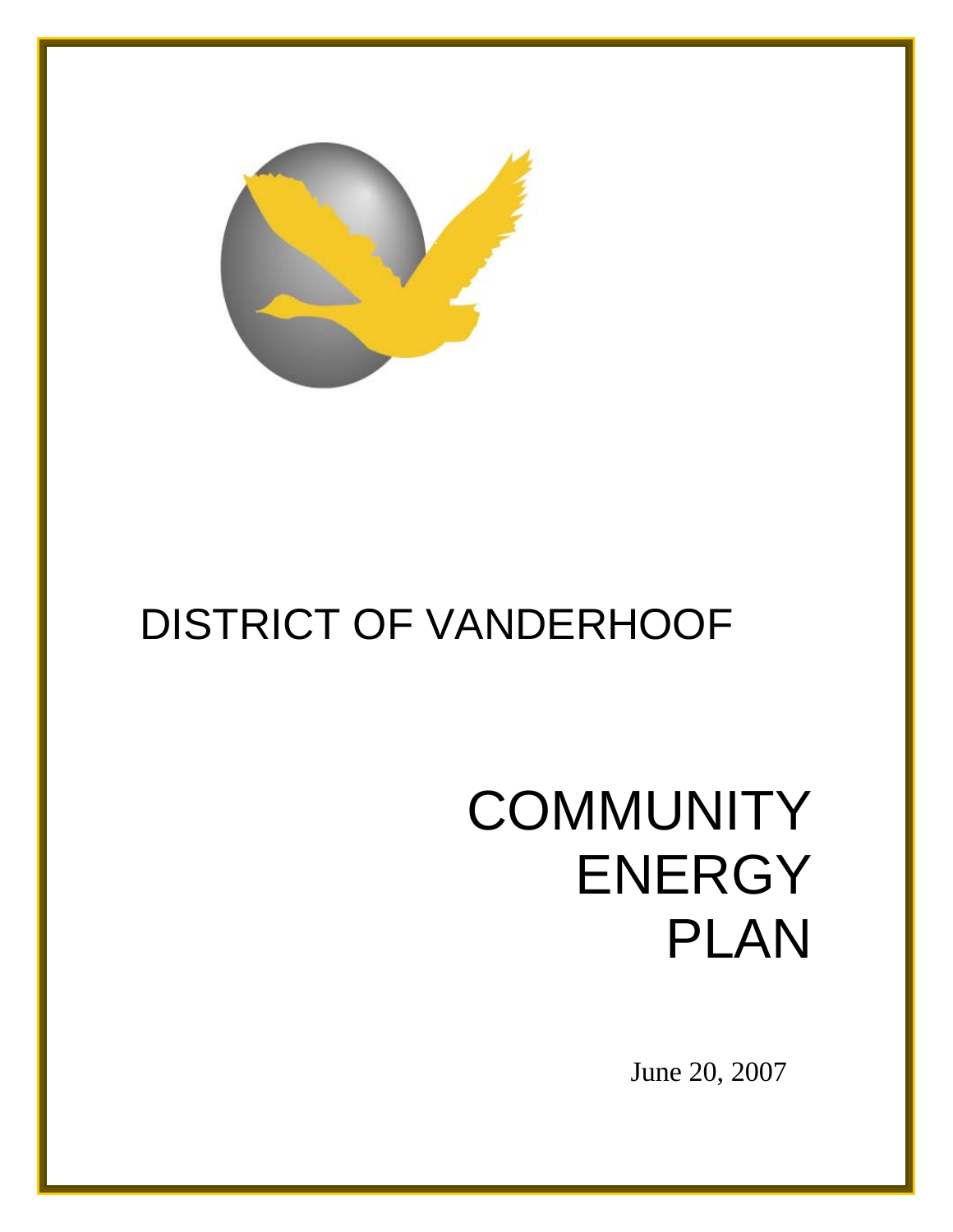# Vanderhoof Community Energy Plan



*The District of Vanderhoof Council supports the BC Energy Plan and is one of 30 municipalities participating in the Province's Community Action on Energy Efficiency initiative.* 

*Council has chosen to lead the community in efforts to become more energy efficient, as we are concerned about the rising costs of energy and the impacts of increased energy demands on the environment.* 

*The Community Energy Plan sets out a strategy in which all residents can participate and help our community reach the goals of energy conservation, energy efficiency and a reduction in greenhouse gas emissions. If we all do our part, we can look forward to a 'cleaner' energy future and a commitment to support a strong community in terms of energy conservation and efficiency now and for future generations.*

**Mayor Len Fox**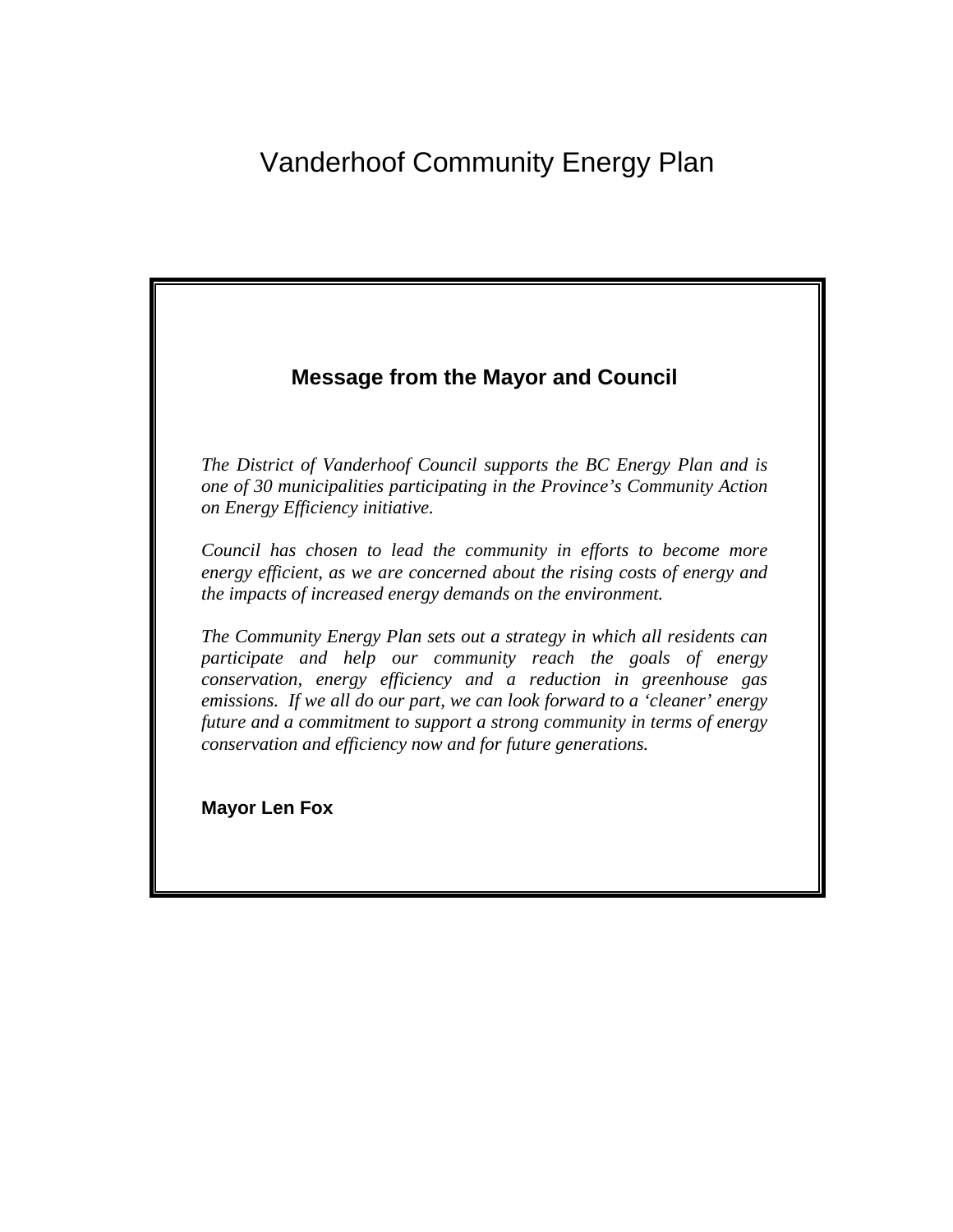# Vanderhoof Community Energy Plan

# **Acknowledgements**

The District of Vanderhoof would like to thank the BC Ministry of Energy, Mines and Petroleum Resources (MEMPR), Ministry of Environment (MOE), Ministry of Community Services, the Fraser Basin Council, Natural Resources Canada and the Community Energy Association for the funding for this project.

This report was prepared with the cooperation and support of the following organizations and individuals:

Richard Borek, Home Builder Brian Frenkel, Councilor, District of Vanderhoof Paul Hascarl, Public Works Superintendent, District of Vanderhoof Malcolm McLeod, Heating Contractor, Shaper Sheet Metal Kerry Pateman, Planning Consultant Bill Thibeault, District Manager, Ministry of Forests Rick Truong, BCHydro Power Smart Mike Wilson, Community Energy BC Jim Woodruff, Councilor, District of Vanderhoof Ken Young, Councilor, District of Vanderhoof Taylor Zeeg, Consultant, Community Action on Energy Efficiency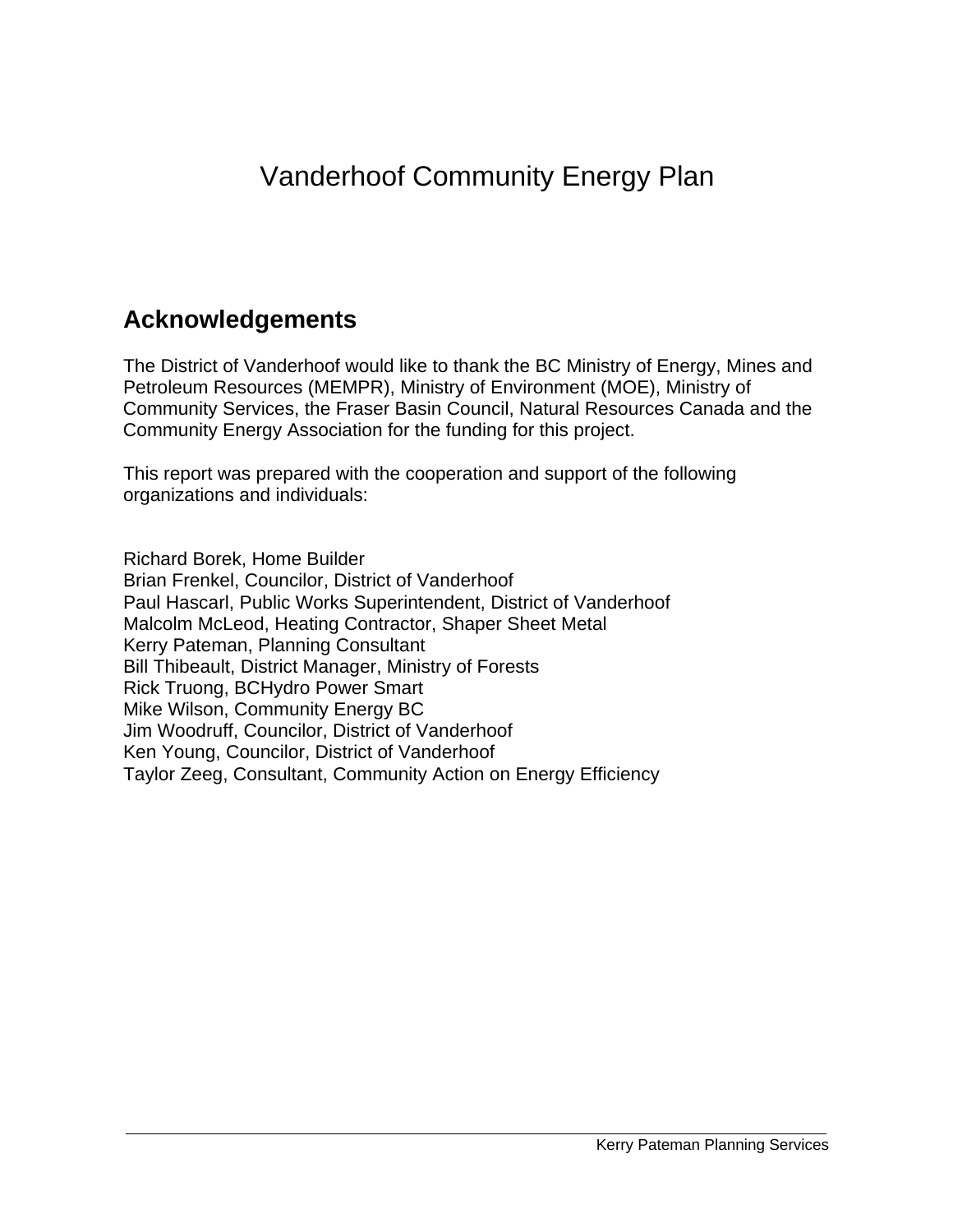# Vanderhoof Community Energy Plan

# Table of Contents

| 1. |     |                                                       |    |
|----|-----|-------------------------------------------------------|----|
|    | 1.1 |                                                       |    |
|    | 1.2 |                                                       |    |
|    | 1.3 |                                                       |    |
|    | 14  |                                                       |    |
| 2. |     |                                                       |    |
|    | 2.1 |                                                       |    |
|    | 2.2 | Why are we concerned about energy consumption3        |    |
| 3. |     |                                                       |    |
|    | 3.1 |                                                       |    |
|    | 3.2 |                                                       |    |
| 4. |     |                                                       |    |
|    | 4.1 | Energy and Greenhouse Gas Emissions Inventory 2005  6 |    |
|    | 4.2 |                                                       |    |
|    | 4.3 |                                                       |    |
|    | 4.4 |                                                       |    |
| 5. |     |                                                       |    |
|    | 5.1 |                                                       |    |
|    | 5.2 |                                                       |    |
|    | 5.3 |                                                       |    |
| 6. |     |                                                       |    |
|    | 6.1 |                                                       |    |
|    | 6.2 |                                                       |    |
|    |     |                                                       | 18 |
|    |     |                                                       |    |

#### LIST OF FIGURES

| 1. Energy consumption by source |   |
|---------------------------------|---|
| 2. GHG emissions by source      | 6 |
| 3. Energy consumption by sector |   |
| 4. GHG emissions by sector      |   |
| 5. Percent energy by sector     | 8 |
| 6. Percent GHG by sector        |   |
| 7. Natural Gas 2001 - 2005      |   |
| 8. Electricity 2002 - 2006      |   |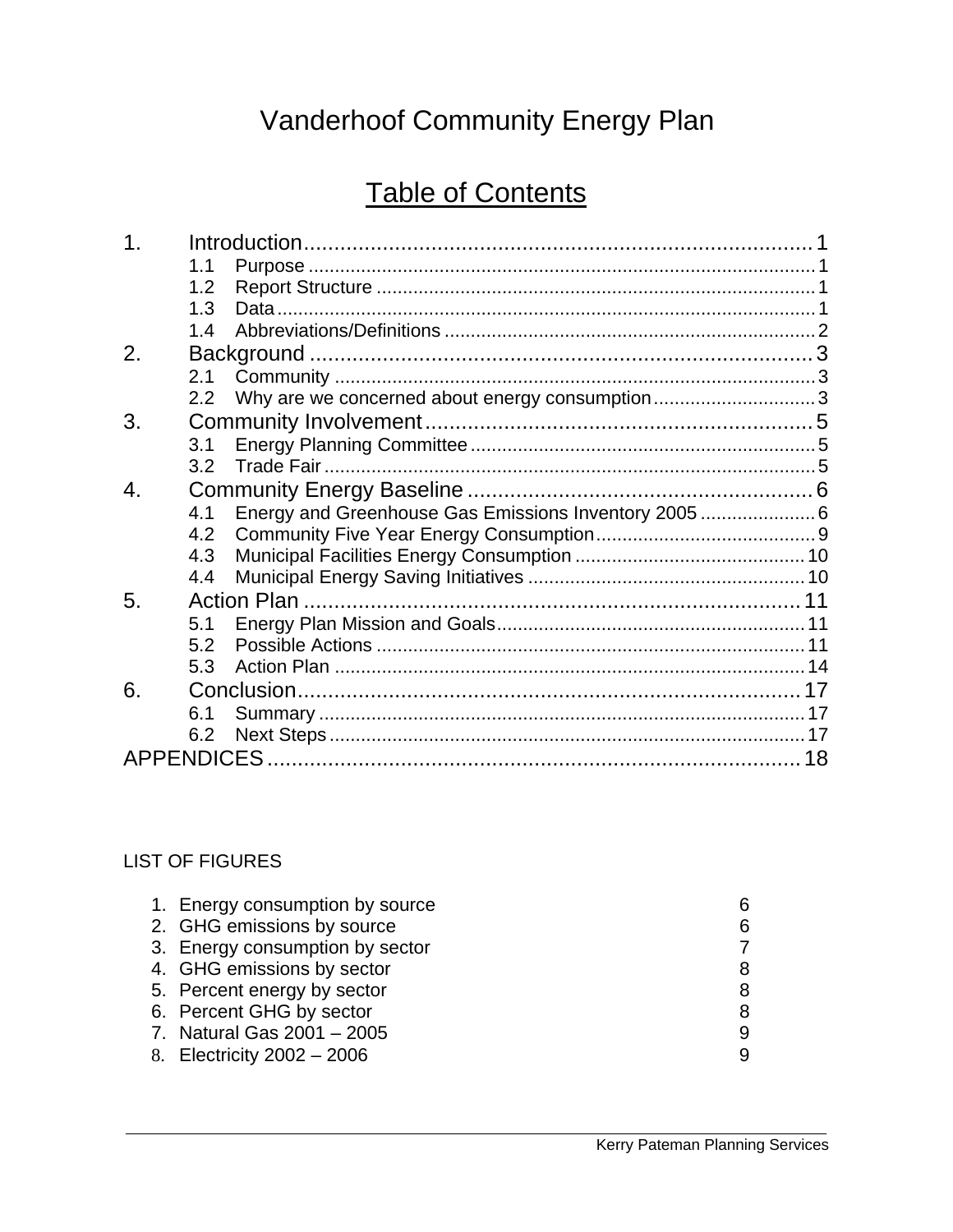# <span id="page-4-0"></span>1. Introduction

### **1.1 Purpose**

The District of Vanderhoof is participating in the Community Action on Energy Efficiency Pilot Program, a provincial initiative out of the Ministry of Energy Mines and Petroleum Resources. This initiative supports the Province's plan to advance energy efficiency for private and public sector buildings. The program encourages municipalities to endorse provincial energy efficiency building targets as outlined in "Energy Efficient Buildings: A Plan for BC" in both new and existing buildings through local government policy instruments.

The District agreed to undertake the development of a program promoting energy efficient buildings and an integrated community energy/greenhouse gas plan. The CEP provides a profile of the current energy situation, a baseline that can be used to measure how the community is doing in terms of saving energy in the future.

The District of Vanderhoof is committed to be a part of a "cleaner" energy future and to promote energy efficiency in the community.

### **1.2 Report Structure**

This plan provides a look at the current energy consumption in the community, an outline of how the community was engaged in the process and identifies a number of actions. This plan has the following components:

One – Introduction – a brief explanation of the purpose, the report structure, the data and abbreviations used in the report

Two – Background – a description of the community of Vanderhoof as well as the reason for concern about energy efficiency and greenhouse gases.

Three – Community Involvement – explains the involvement of community stakeholders on an energy planning committee to assist with the establishment of the CEP.

Four – Community Energy Baseline – outline of the current energy consumption and greenhouse gas emissions for the municipality.

Five – Action Plan – discussion of potential actions and action table Six – Summary – conclusion and first steps

### **1.3 Data**

Community energy and GHG emissions inventory 2005

The data used to develop the baseline energy consumption and GHG emissions displayed in Figures 1 – 6 was provided by the Community Energy Association to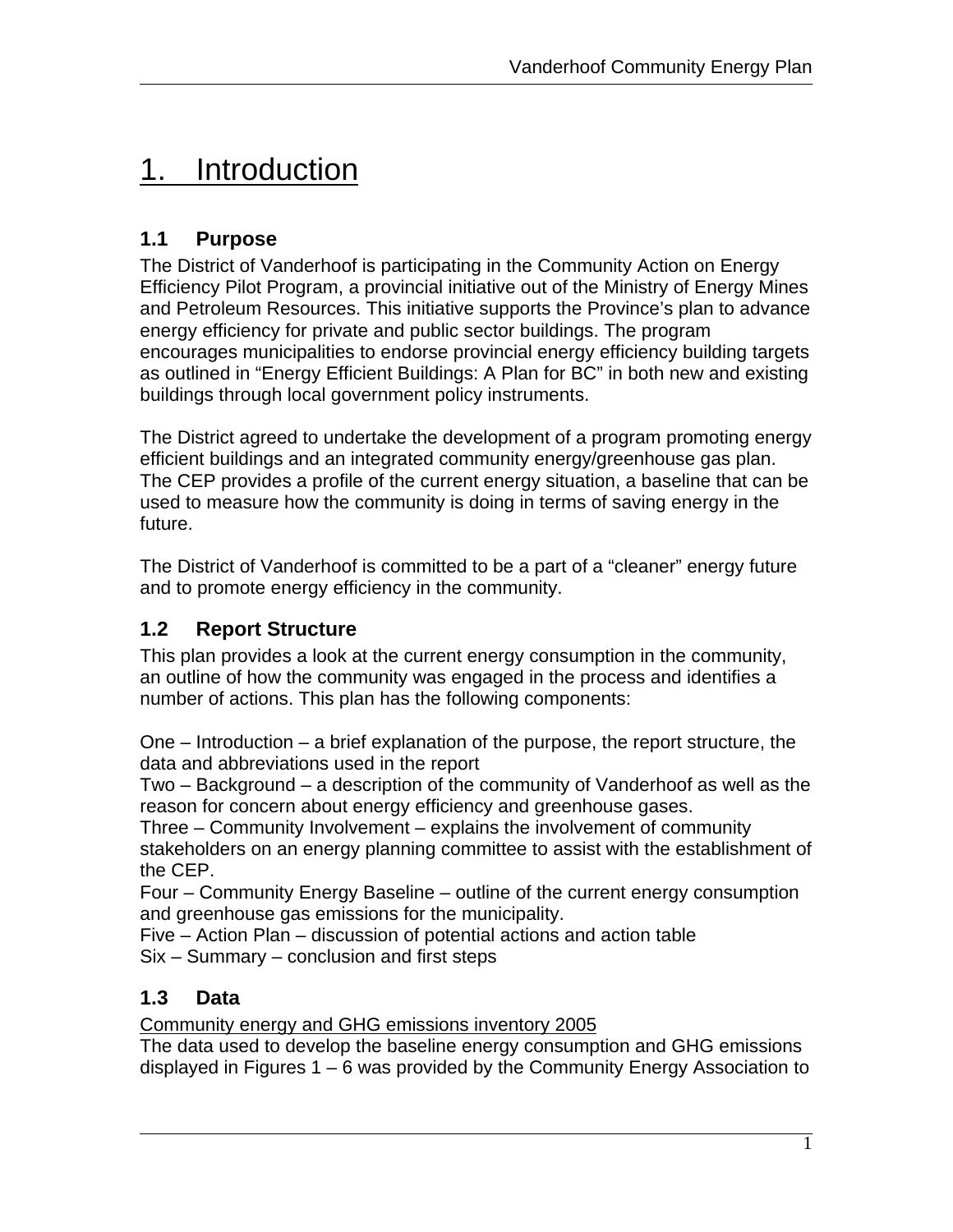<span id="page-5-0"></span>assist with community energy planning. This data inventory was produced by Hyla Environmental Services Ltd. (HES) based on information from:

- BC Hydro Ltd. electricity
- Pacific Northern Gas Ltd. natural gas
- Insurance Corporation of BC in partnership with the BC Ministry of Transportation – transportation
- BC Ministry of Environment and the Recycling Council of BC solid waste

The energy baseline includes sources from electricity, natural gas, gasoline, diesel used in the commercial, industrial, residential and transportation sectors.

The energy data collected is used to determine greenhouse gas emissions for each source and sector.

#### Data deficiencies

Transportation data is not collected based on actual fuel consumed but is based on vehicles registered in Vanderhoof. National averages of fuel consumption are then applied to the vehicle types to determine fuel consumption figures. Also, transportation figures do not include heavy duty trucks in excess of 6,000 kg.

#### Additional energy consumption figures

In addition to those figures provided by the Community Energy Association, figures for a five period were obtained from BCHydro and Pacific Northern Gas for industrial, commercial and residential sectors. The BCHydro electricity figures for large industry are not included at this time.

#### **1.4 Abbreviations/Definitions**

- CEP Community Energy Plan
- $CO<sub>2</sub>e$  Carbon dioxide equivalents a standard measurement of Greenhouse Gas
- GHG Greenhouse Gas
- GJ GigaJoules a metric measure of energy
- kWh kiloWatt hours a metric measure of electrical energy 278 kWh =  $1$  GJ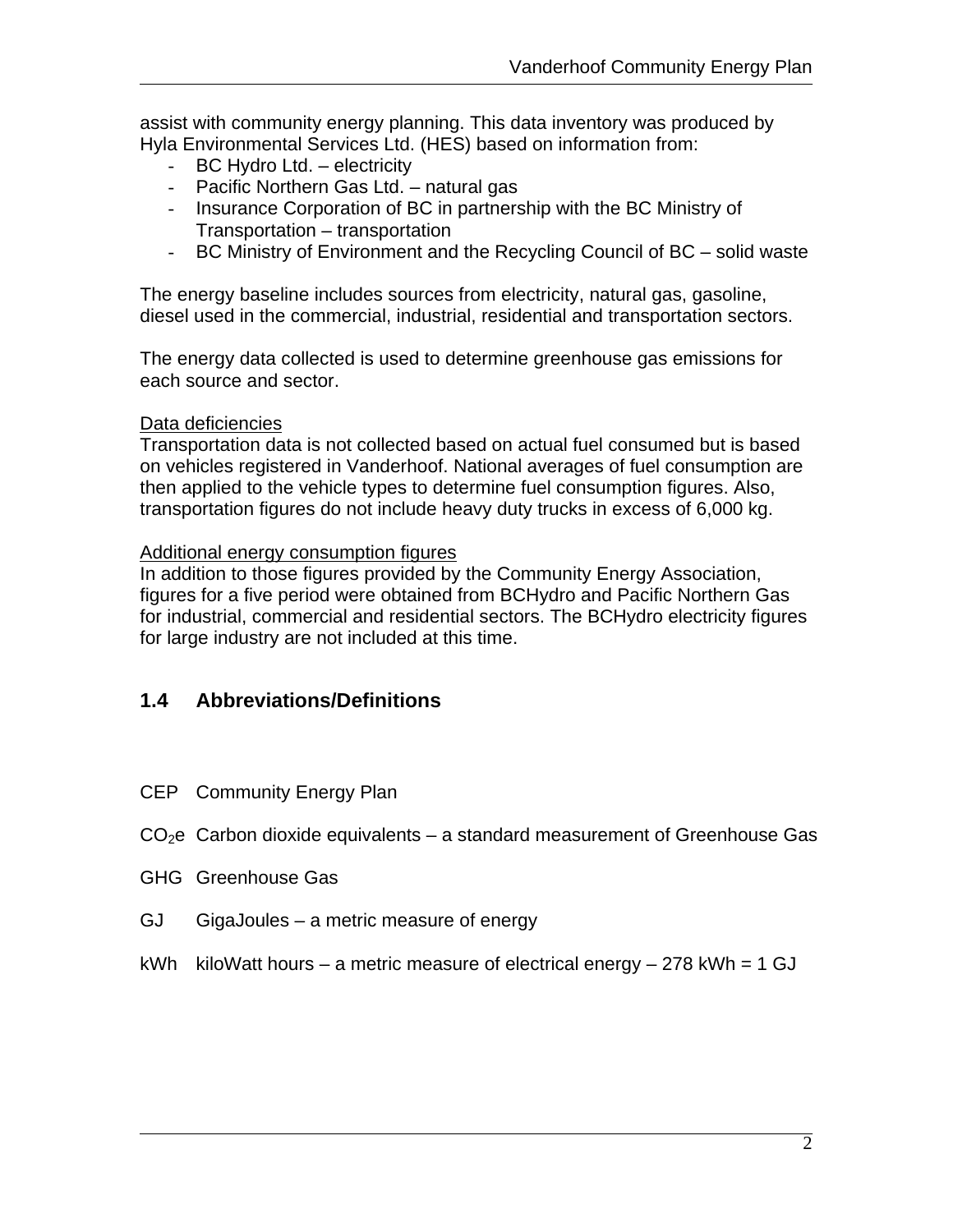# <span id="page-6-0"></span>2. Background

### **2.1 Community**

The District of Vanderhoof is situated on valley bottom lands and slopes bordering the Nechako River. Vanderhoof combines the attractions of a rural setting with the amenities and services of an established, moderate-sized community of over 4500 residents. The Nechako River, Highway 16 and the Canadian National rail line, has largely influenced the existing pattern of development. The District Municipality encompasses 5763 ha of land and consists of the following elements:

- a relatively compact downtown core containing commercial and public/institutional uses;
- a highway commercial and light industrial corridor to the south of the downtown adjoining Highway 16;
- several suburban residential neighbourhoods surrounding the downtown core and highway corridor;
- extensive industrial areas located west along the CNR line and Highway 16; and
- an outlying fringe area of agricultural lands intermixed with pockets of rural residential development, open space and parks, scattered industrial sites and the Vanderhoof Municipal Airport.

Taking advantage of its setting, Vanderhoof offers a range of housing types, locations and the attendant choices in residential lifestyles. The 2001 Census reports the mix of housing types as 82 % single family (detached houses and mobile homes) and 18 % duplex, rowhouses or apartments. The average household size has decreased from 2.8 persons per household in 1996 to 2.7 in 2001. It is anticipated that single family housing will continue to comprise more than 70 % of the households for the foreseeable future.

Vanderhoof's industrial base, dependent primarily on the forestry sector, is well developed. Over the next ten years, it is anticipated that there will be an increase in both production and jobs in the forestry sector, largely as a result of the mountain pine beetle. This boost is not expected to continue over the long term and the District of Vanderhoof is committed to maintaining a positive business climate that would assist in the diversification of the local economy.

### **2.2 Why are we concerned about energy consumption**

#### Greenhouse Gas emissions

The emission of human-produced greenhouse gases – including carbon dioxide, methane and nitrous oxide – alters the composition of the global atmosphere and leads to accelerated global climate change.

Canada's greenhouse gas emissions are increasing. Energy consumption grew about 18 per cent between 1992 and 2002, while emissions rose at a rate of 1.9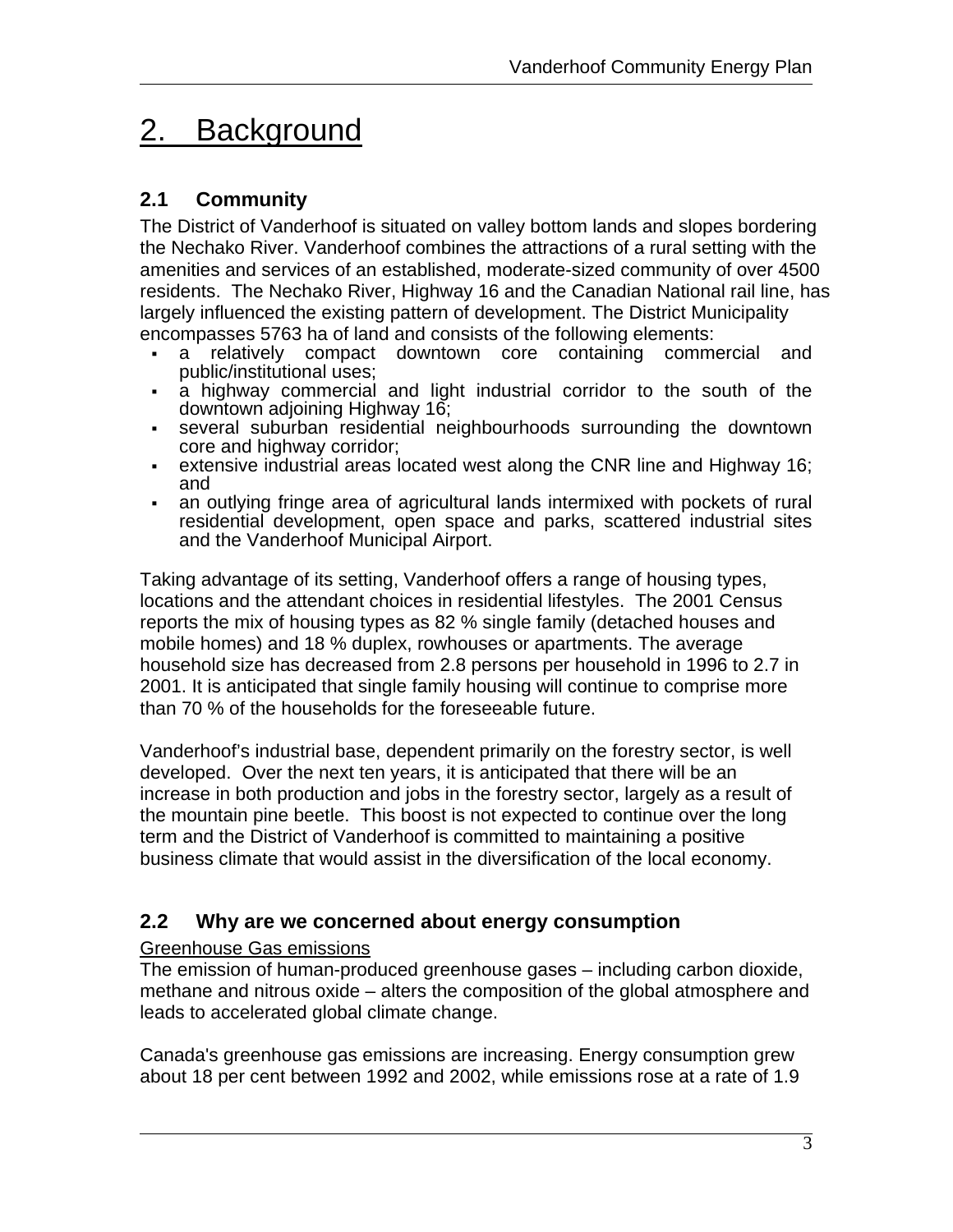per cent annually, or 27 per cent since 1990. Canadians currently produce about 700 megatonnes of greenhouse gases per year, much of it from energy use. This is about two per cent of total global emissions, coming from a country with about half of one per cent of the world's population. In other words, the average Canadian produces four times the global average level of emissions.

On a sectoral basis, the energy industry and the transportation sector contribute the greatest share of emissions. For individual Canadians, transportation accounts for almost half of greenhouse gas emissions, primarily due to automobile use. Energy use in the home accounts for the other half.

While there is significant debate within the House of Commons around greenhouse gas emissions and meeting climate commitments, ultimate success in reducing greenhouse gases will be shaped by local government. According to the Federation of Canadian Municipalities, up to half of Canada's GHG emissions are under control or influence of municipal governments. Greenhouse gases are produced by agricultural and industrial processes, solid waste and energy consumption. This plan looks at greenhouse gas emissions produced through energy consumption.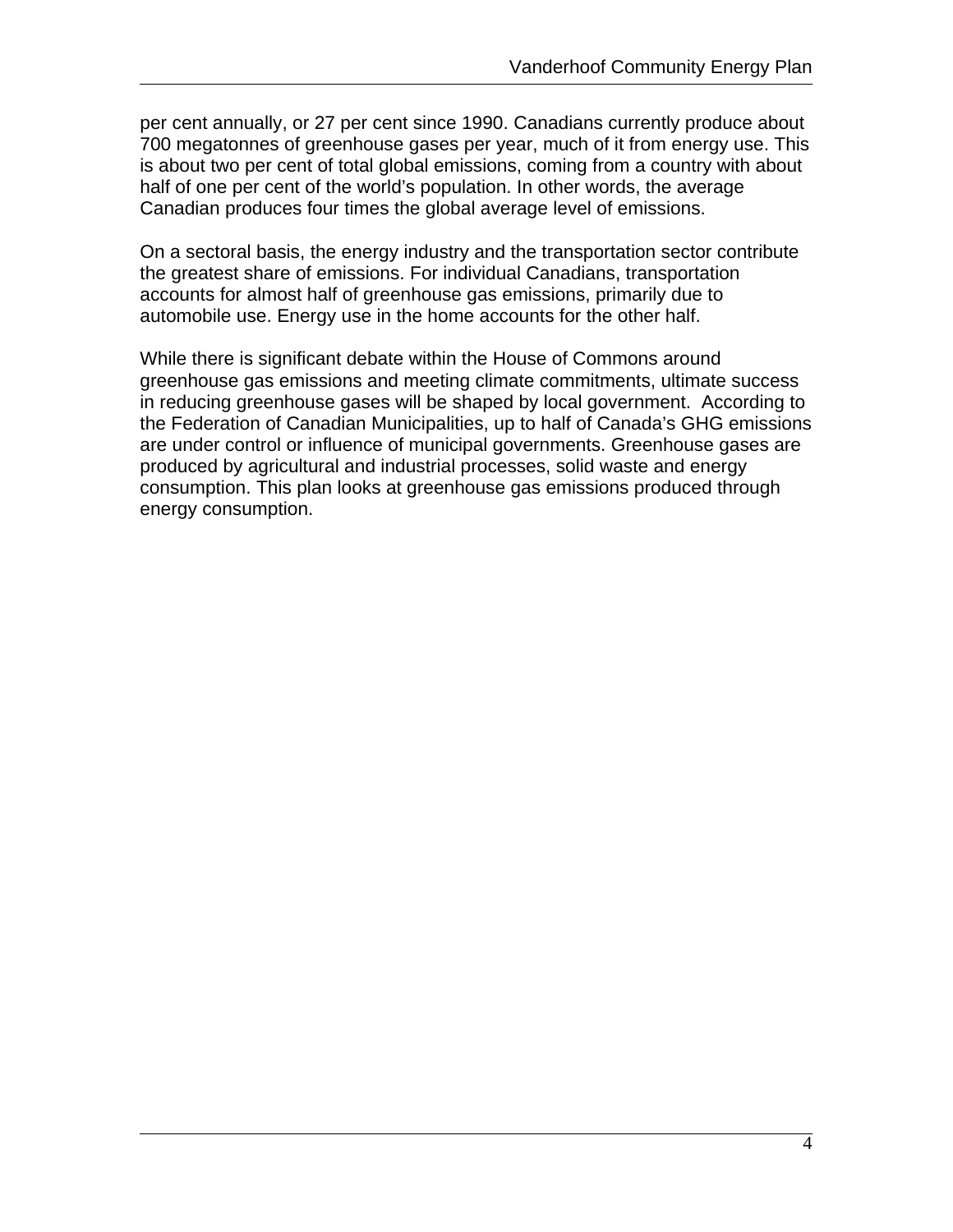# <span id="page-8-0"></span>3. Community Involvement

### **3.1 Energy Planning Committee**

One of the first steps in the energy planning process was the formation of a community-based committee to assist the planning consultant and council. A committee was struck consisting of three council members, the District of Vanderhoof Public Works Superintendent and three members of the public-atlarge. The intent was to have a cross-section of the various business/economic sectors that are most likely to be key stakeholders and that have a mutual interest in energy planning for the future. Public-at-large members included a local custom home builder, a heating contractor, and a Ministry of Forests district manager.

The committee met several times with the planning consultant, assisting with the determination of the primary focus of the CEP (the Mission) and with accompanying goals and actions. Many issues were discussed and numerous ideas put forward for ways to reduce energy consumption in the community. It was a learning process for all involved.

### **3.2 Trade Fair**

The District of Vanderhoof booth at the Trade Fair held May  $11 - 13<sup>th</sup>$ , 2007 included information about the energy plan. A four page handout on the draft Energy Plan was available (see Appendix A) as well as brochures provided by BCHydro Power Smart for Business and an anti-idling brochure produced by the Office for Energy Efficiency, Natural Resources Canada.

Persons attending the fair were asked to complete a questionnaire identifying a variety of possible actions being considered in the energy plan. They were asked to identify actions that they supported, which were supported the most and which the least. (Questionnaire results are in Appendix B)

People were also invited to take the Ecological Footprint Quiz, raising awareness of the impact that each of us have on the planet. The Fair was well attended with over a hundred local residents stopping at the District booth and discuss local issues.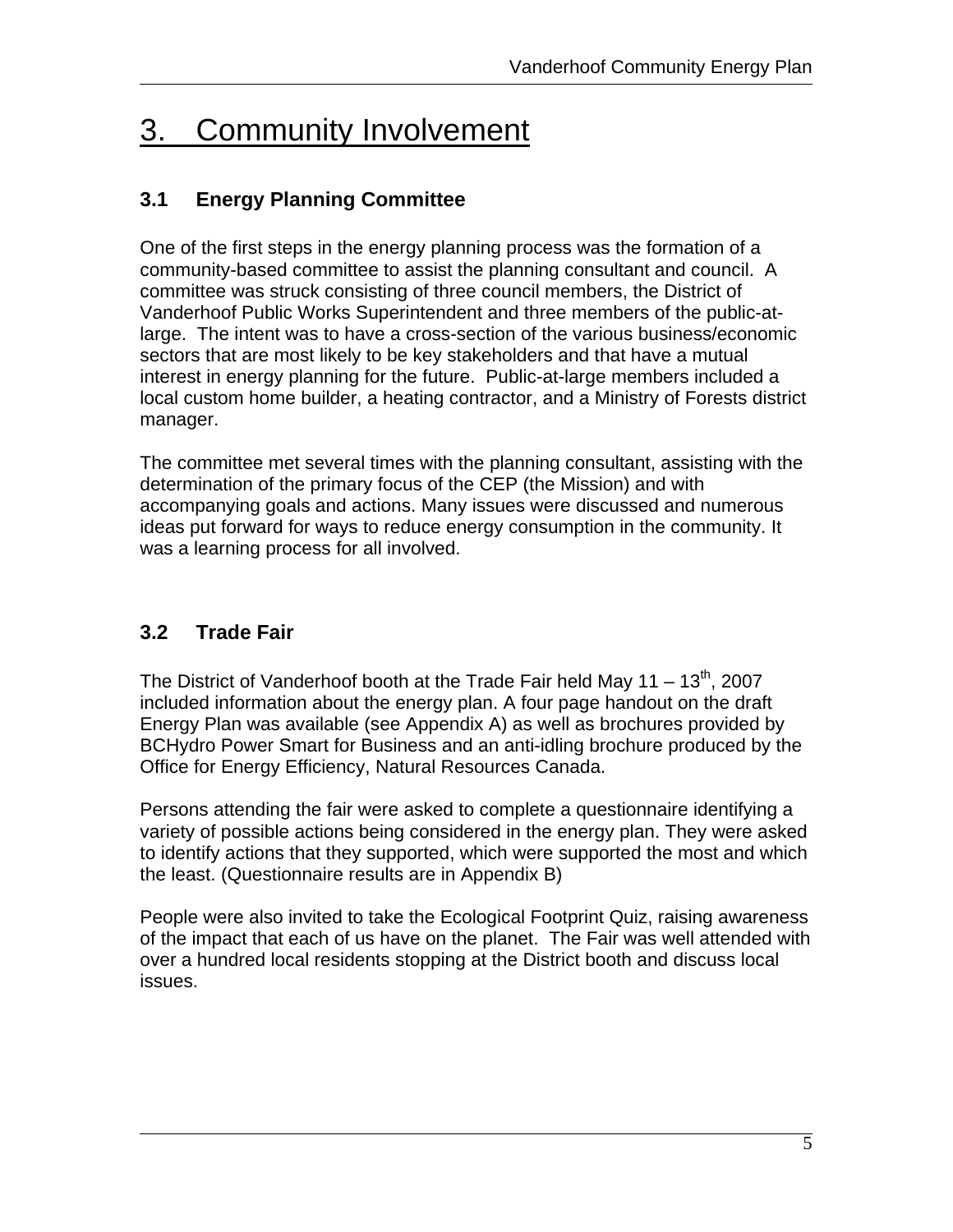# <span id="page-9-0"></span>4. Community Energy Baseline

This section provides a baseline inventory of current energy consumption and greenhouse gas emissions within the District in 2005. In addition, electrical and gas consumption community figures for five year periods were provided by BC Hydro and Pacific Northern Gas Ltd. for commercial, industrial and residential sectors. While GHG emissions result from a variety of sources, this baseline includes only electricity, natural gas, gasoline and diesel fuel. GHGs from landfills will be included in future data collection. Wood waste is not considered here due to the lack of available information.

### **4.1 Energy and Greenhouse Gas Emissions Inventory 2005**

The Community Energy Association provided energy/GHG baseline inventories to assist with community energy planning. Electricity and natural gas consumption figures are actual figures obtained from BC Hydro and Pacific Natural Gas Ltd., while transportation fuel consumption is estimated from the number of vehicles registered in Vanderhoof (obtained from ICBC) and applying national averages of fuel consumption for each vehicle type. Heavy duty trucks over 6,000 kg were not included in the calculations.

#### **By source**

Figure 1 below shows the amount of energy consumed within the community in 2005 by source. Sources included within this graph are electricity, natural gas, gasoline and diesel. Figure 2 displays the amount of greenhouse gas emissions by source. It is evident that GHGs emitted from natural gas far exceed those emitted through the use of electricity. Electricity produces only 7% of the emissions but uses 34% of the energy. Natural gas has a higher GHG intensity than hydro-electricity.



Figure 1: Energy consumption by source Figure 2: GHG emissions by source



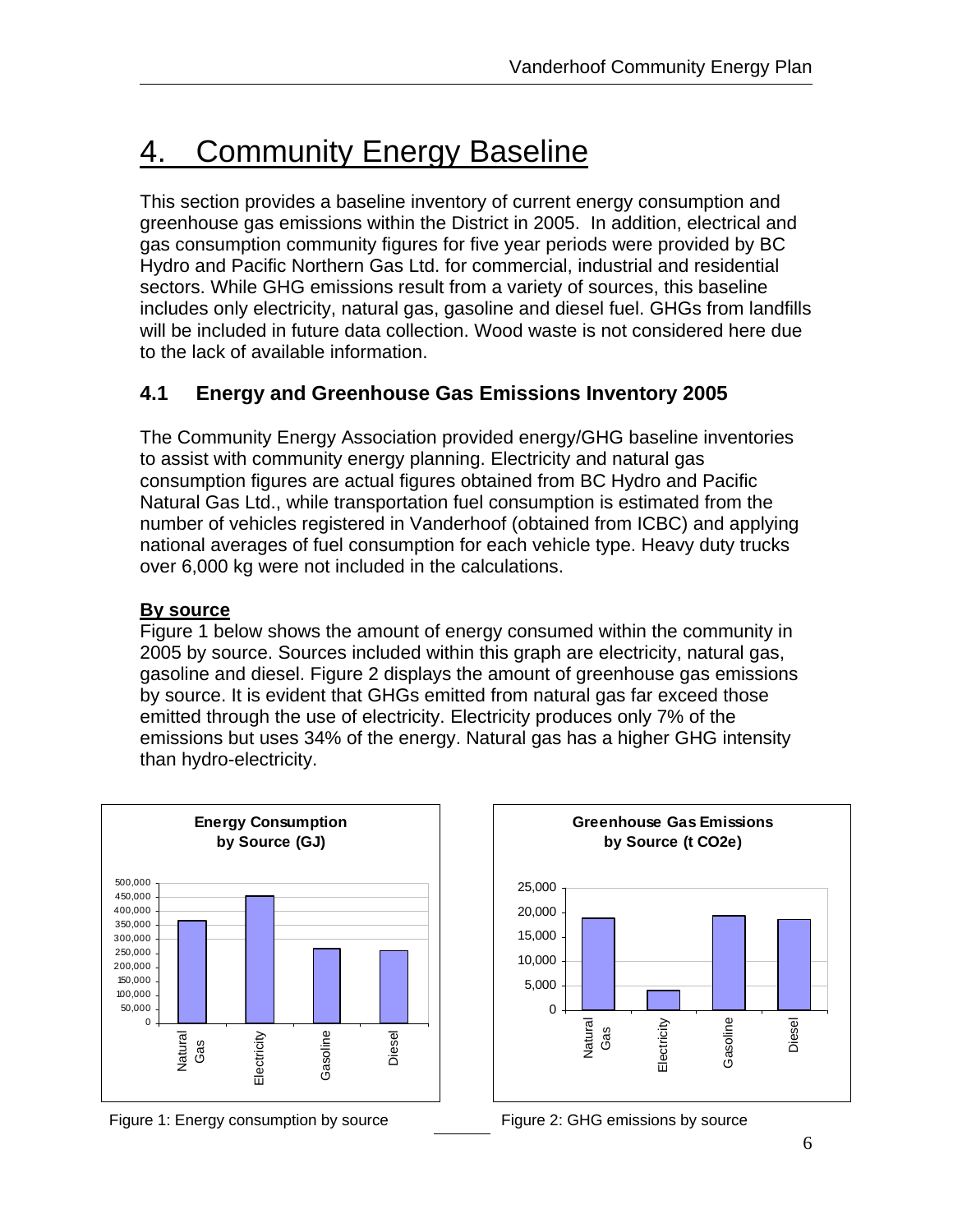Gasoline and diesel fuel have similar GHG intensities to each other but emit more GHGs per GJ of energy used than natural gas.

#### **By sector**

Figure 3 displays the energy consumed by electricity and natural gas within the residential, commercial and industrial sectors. The figure also displays the energy used in the transportation sector through gas and diesel fuel. The transportation sector uses about 40 % of the energy consumed in the community with the remaining 60 % consumed by buildings and equipment for heat, light, municipal services etc.

The residential and commercial sectors rely on natural gas for more than half their energy needs. The industrial sector utilizes electricity for about 2/3 of its energy needs. Also industry uses a greater amount of energy than the residential and commercial sectors combined.



Figure 3: Energy consumption by sector

Figure 4 displays the GHG emissions for each sector and separates the emissions produced by natural gas, electricity, gasoline and diesel.

Natural gas produces more tonnes  $CO<sub>2</sub>e$  than electricity for each GJ of energy consumed. In turn, gasoline and diesel also produce more GHGs,  $37,760$  t CO<sub>2</sub>e, while electricity and natural gas combined for all sectors produce only 14,083 t.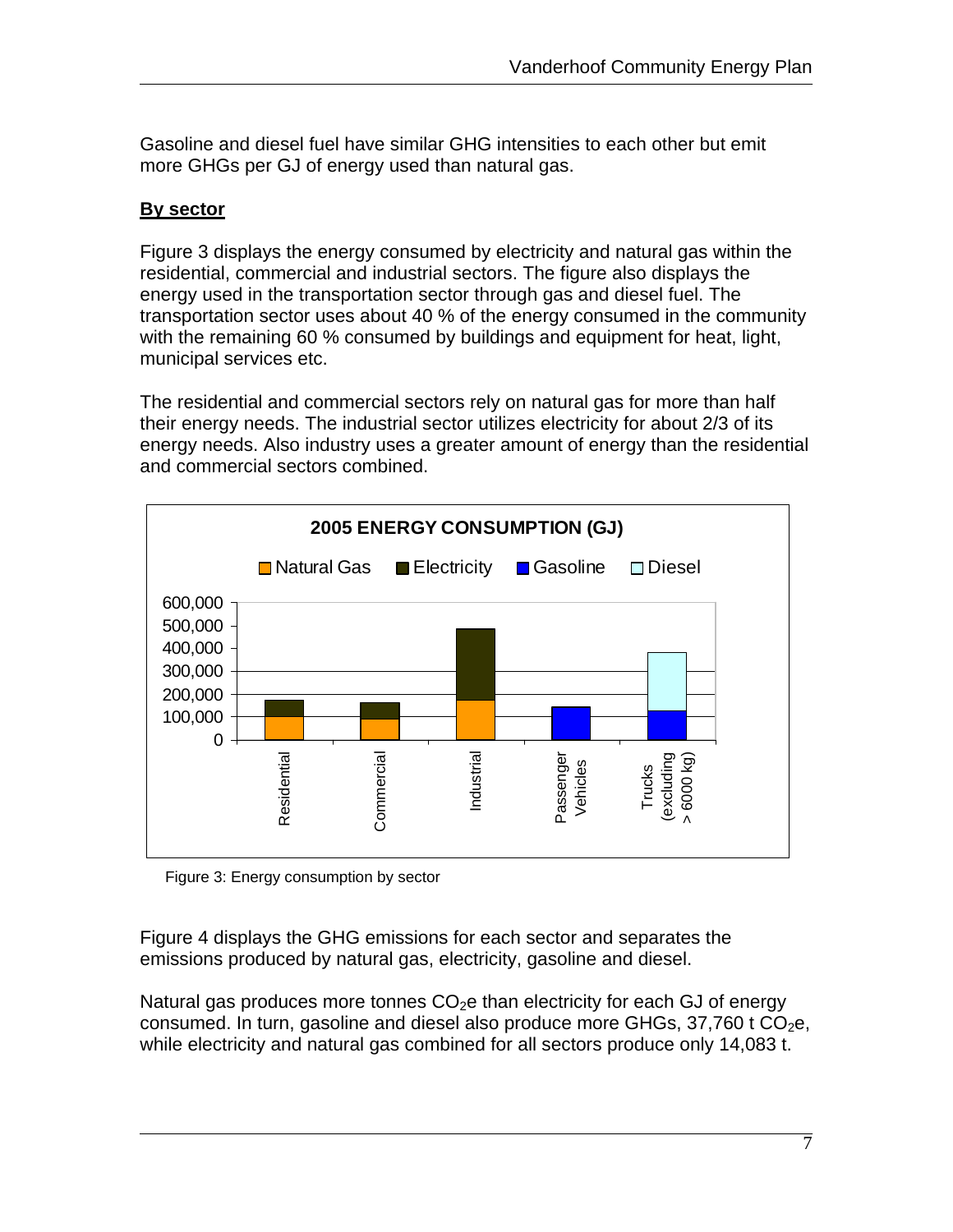

Figure 4: GHG emissions by sector

The charts below show percent of energy consumed and percent of GHG emissions produced by sector. This provides a much clearer visual of the impact of transportation sector. Transportation accounts for 62 % of GHGs while consuming only 39 % of the energy. Industry produces 19 % of the emissions, the same amount as the commercial and residential sectors combined.





Figure 5: Percent energy by sector Figure 6: Percent GHGs by sector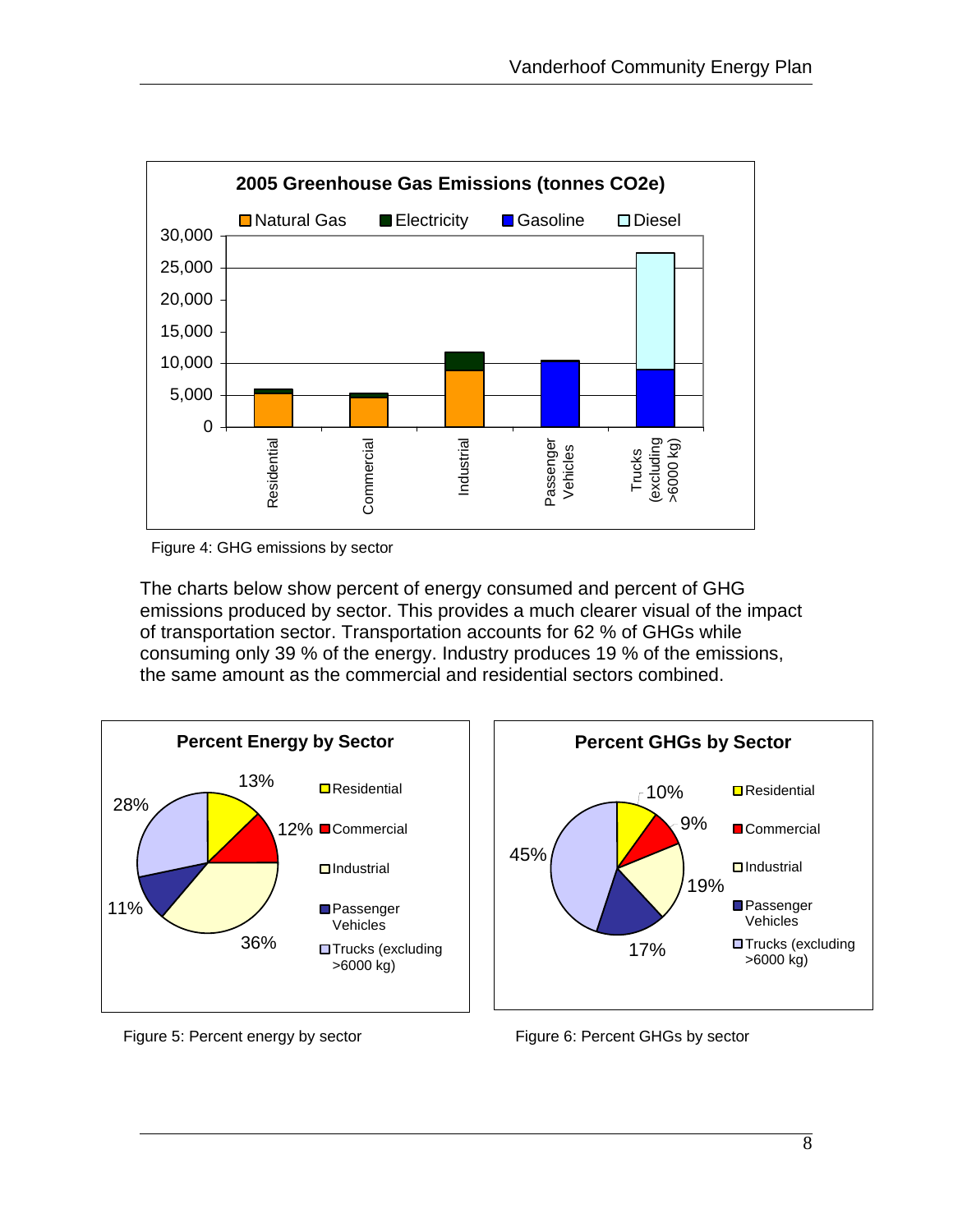### <span id="page-12-0"></span>**4.2 Community Five Year Energy Consumption**

Community figures for electrical and natural gas consumption over a five year period were collected from BCHydro and Pacific Northern Gas Ltd. These are shown below in Figures 5 and 6. It is important to note that the BCHydro data does not include large industrial accounts. Also each company may not use the same criteria to distinguish between commercial and industrial uses and therefore a direct comparison cannot be made.

The natural gas consumption has dropped over a five year period while there is a slight increase in electricity consumption for a similar five year period. Some research should be done to determine the reason for the drop in natural gas consumption. Possible reasons include the reduction in accounts, alternate source for industrial accounts, energy saving changes that resulted in consumption reductions.



Figure 7: Natural Gas 2001 - 2005 Figure 8: Electricity 2002 - 2006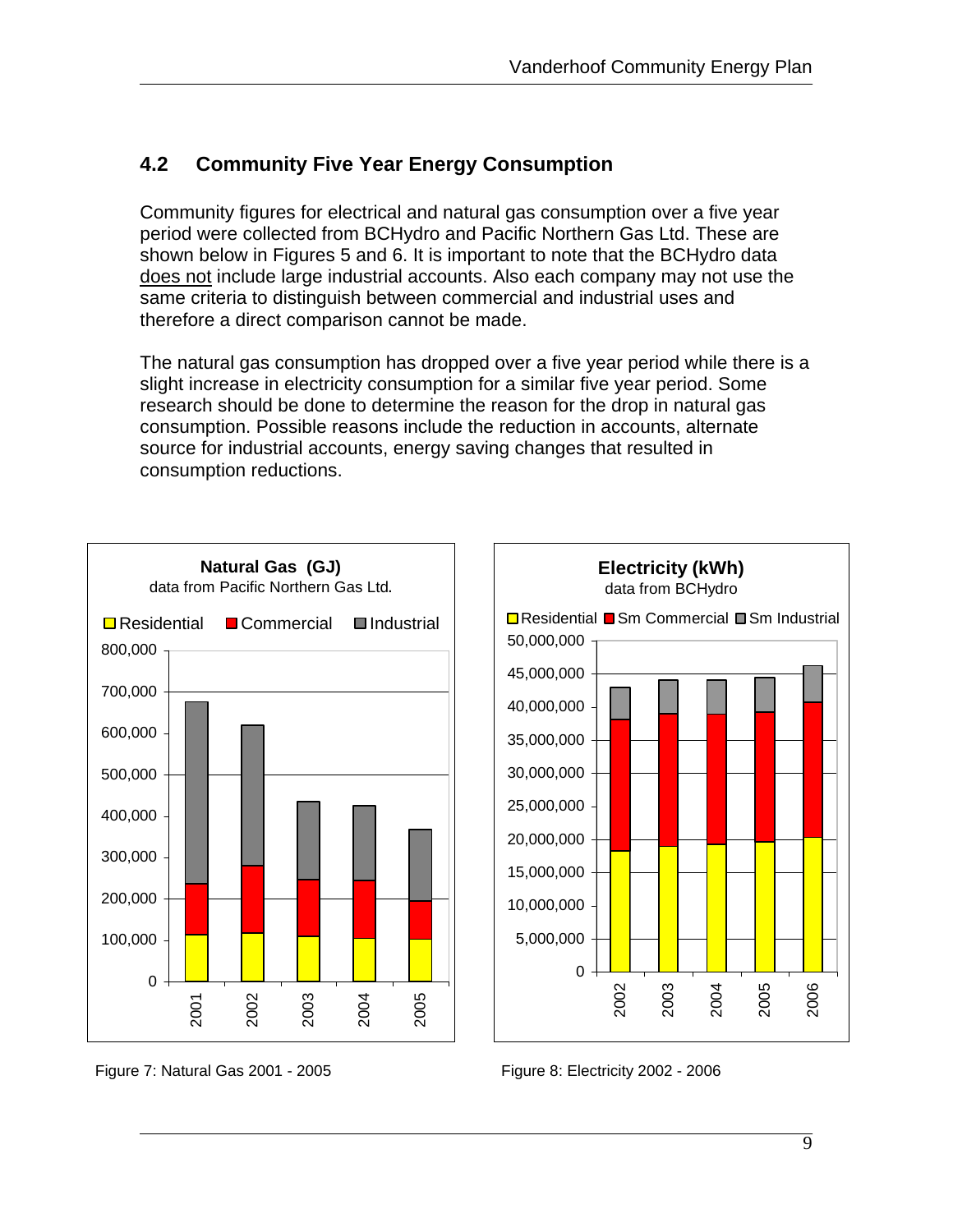### <span id="page-13-0"></span>**4.3 Municipal Facilities Energy Consumption**

The District of Vanderhoof has created a data base of all municipal owned facilities and structures and compiled a 12 month listing of electricity and natural gas energy consumption and cost. This data provides an excellent baseline for the municipality and should continue to be tracked and analyzed to see where savings can be achieved.

### **4.4 Municipal Energy Saving Initiatives**

As part of the inventory of energy consumption in the community, it became apparent that a number of energy saving initiatives have already been undertaken by the District. The committee felt strongly that this information should be brought forward to the public to demonstrate the commitment by the municipality to reduce energy costs.

| <b>District of Vanderhoof Energy Saving Initiatives</b>                            |                                                                                                                                                                      |  |  |  |
|------------------------------------------------------------------------------------|----------------------------------------------------------------------------------------------------------------------------------------------------------------------|--|--|--|
| <b>Project</b>                                                                     | <b>Energy savings comments</b>                                                                                                                                       |  |  |  |
| Traffic signal light LED upgrade                                                   | 1430 kWh down to 234 kWh monthly (80% savings)                                                                                                                       |  |  |  |
| New library upgrade lighting to energy efficient<br>fluorescent bulbs and ballasts | 20% to 30% savings                                                                                                                                                   |  |  |  |
| Chamber of Commerce - replace furnace                                              | 70% efficient up to 90%                                                                                                                                              |  |  |  |
| New Sewage treatment plant power factor                                            | New equipment at 96% efficient (BCHydro)                                                                                                                             |  |  |  |
| Arena dressing rooms - new furnace                                                 | 60% to 90% efficient<br>- on demand water heaters 80% efficient for traditional up to 98% on demand (plus save<br>more as not paying to heat water while not in use) |  |  |  |
| Arena viewing stands replace heaters                                               | Added timers, only run when needed                                                                                                                                   |  |  |  |
| Airport - upgrade sewer lift station                                               | Replace 40+ year old technology and rebuild with better<br>insulation etc                                                                                            |  |  |  |
| Public Works shop replace overhead door                                            | Better insulated and tighter fit                                                                                                                                     |  |  |  |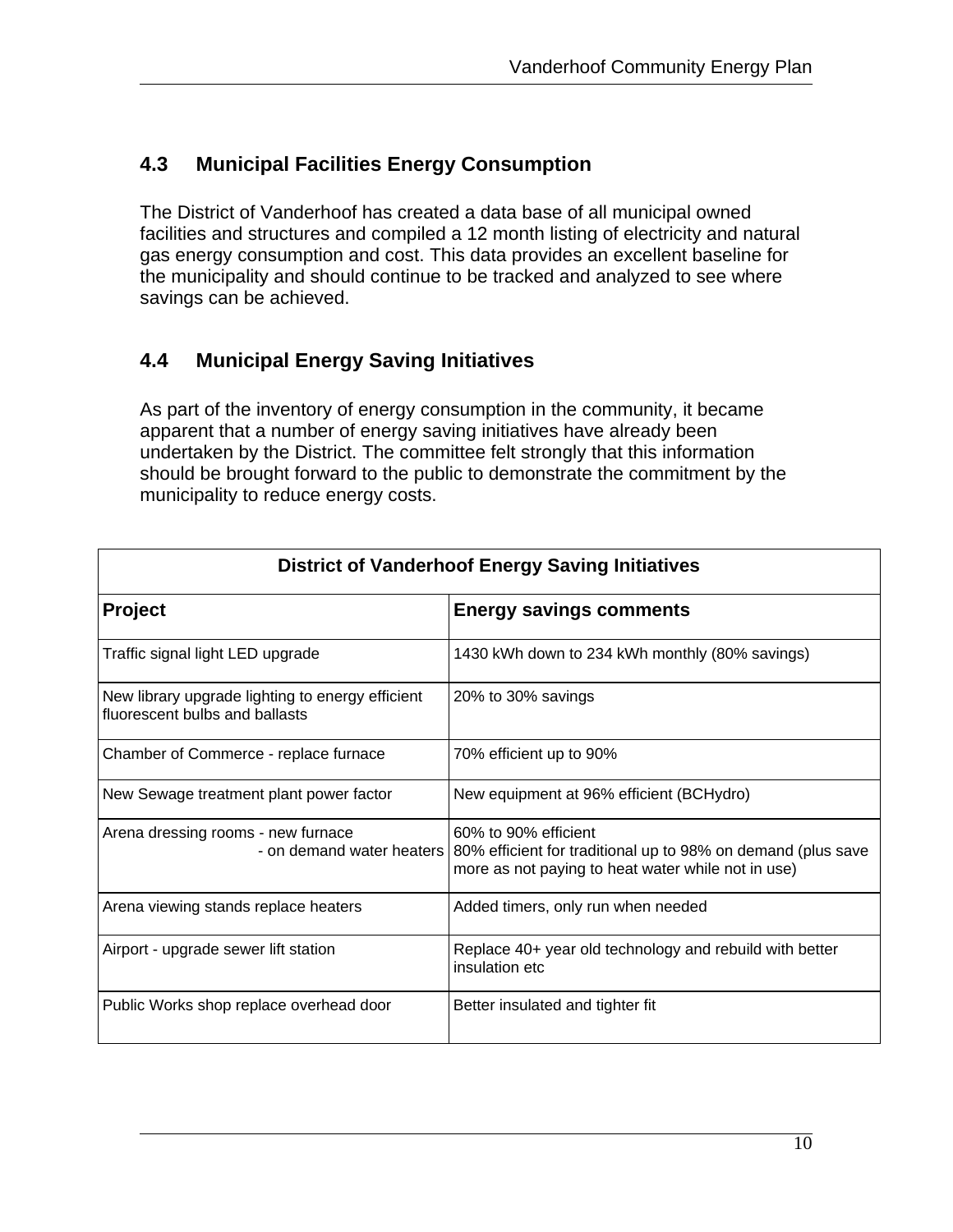# <span id="page-14-0"></span>5. Action Plan

#### **5.1 Energy Plan Mission and Goals**

*Mission "Encourage energy efficiency in all sectors throughout the community. Incorporate energy and greenhouse gas considerations into all aspects of municipal decision making."*

*Goal One - Provide information and enhance community knowledge about energy consumption and efficiency.*

*Goal Two - The District will lead by example demonstrating a commitment towards an energy efficient community.*

The energy planning committee determined that there were essentially two areas that the Energy Plan should address. A community wide energy efficiency education and awareness program and specific actions the municipality can undertake both for the community and within its own operations.

#### **5.2 Possible Actions**

The committee generated a number of ideas to reduce greenhouse gas emissions and increase energy efficiency. There was a lot of discussion and debate about the feasibility of different actions and which would be accepted in the community. The greatest agreement was around raising awareness and increasing information available to the public.

#### **Existing Buildings**

To achieve maximum GHG reductions, energy efficiency measures should be pursued for existing buildings: residential, commercial and industrial. Operating buildings in a more climate responsive, resource and energy efficient manner is the lowest cost way to achieve results in the built community. There are many operational initiatives that can be presented to the community where energy efficiencies can made. In addition information regarding energy efficient upgrades and retrofits should be readily available to the community. Awareness and education is the first goal of this energy plan.

#### **New Buildings**

Better building practices for new construction could reduce GHG emissions and reduce energy costs. There is increased investment upfront, but the investment would pay for itself in 6 to 8 years for residential buildings. The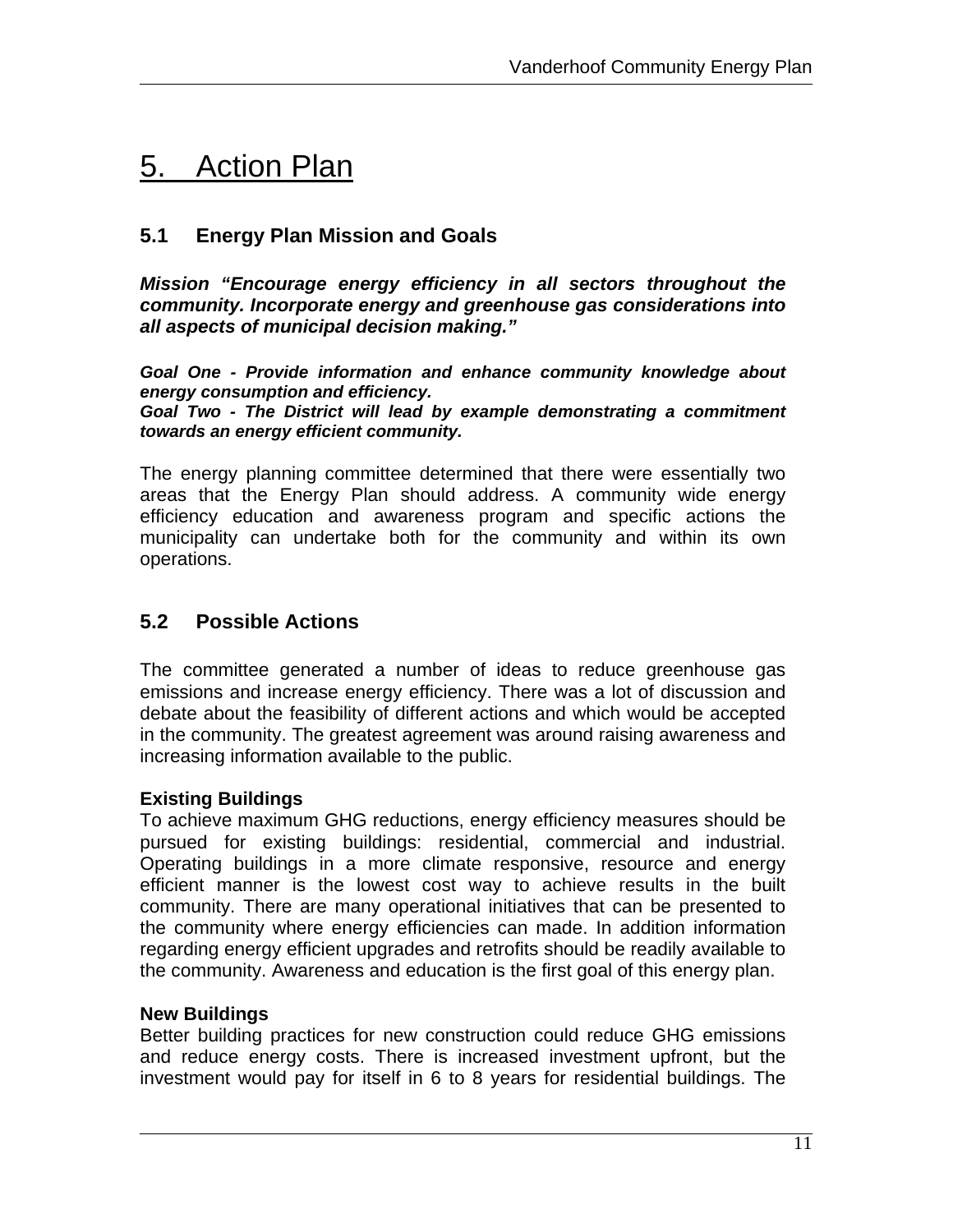District supports the province's intention to develop a new unified BC green building code (2007 Throne Speech) and its intention to implement new energy efficiency standards for all new construction in British Columbia by 2010 (2007 BC Energy Plan). Also the District has joined with other CAEE participating municipalities requesting that the Union of BC Municipalities pass a resolution "that the Province establish a procedure that would allow interested local governments to implement and require the energy efficiency standards for new buildings called for in the Province's Energy Efficient Buildings: A Plan for BC, namely: Energuide 80 for residential buildings and 25% better than the standards in the Model National Energy Code for commercial buildings."

Committee members noted that building energy efficient residences to the Energuide 80 standard is still a tough sell and that the provincial government needs to change the Building Code to enforce green building standards.

#### **Transportation**

Residents of Vanderhoof are very dependent on vehicles. The community is spread out with a wide range of property sizes and lifestyles. There is no transit service available. Also, the types of vehicles driven in the Vanderhoof area are generally sport utility vehicles or trucks that consume twice as much fuel as compact cars or four times as much as a high efficiency car. According to preliminary figures provided GHGs from transportation account for 62 % of the total emissions. While convincing a northerner that they do not need a truck would be virtually impossible, there are opportunities for transportation savings through a variety of actions such as promoting greater use of fuel efficient vehicles, education around unnecessary idling of vehicles, encouraging efficent use of vehicles (ie coordinating activities to reduce trips), encouraging car pooling and more walking and cycling.

Institutions and business can play a significant role in transportation related GHGs through 'green' vehicle operating policies, converting to biodiesel and changing fleet vehicles to those that are more fuel efficient.

#### **Solid Waste**

Solid waste from the community is disposed at a transfer station and then taken to a Regional Distirct landfill. While total waste figures can be calculated using a provincial disposal rate, there would be value in gathering more accurate figures from the Regional District of Bulkley-Nechako. In addition, determining the amount of waste that is due to paper and cardboard is important. It is believed that there is opportunity to reduce the amount of paper and cardboard waste going to the landfill. Some businesses have cardboard recycling bins but this could be increased through awareness programs.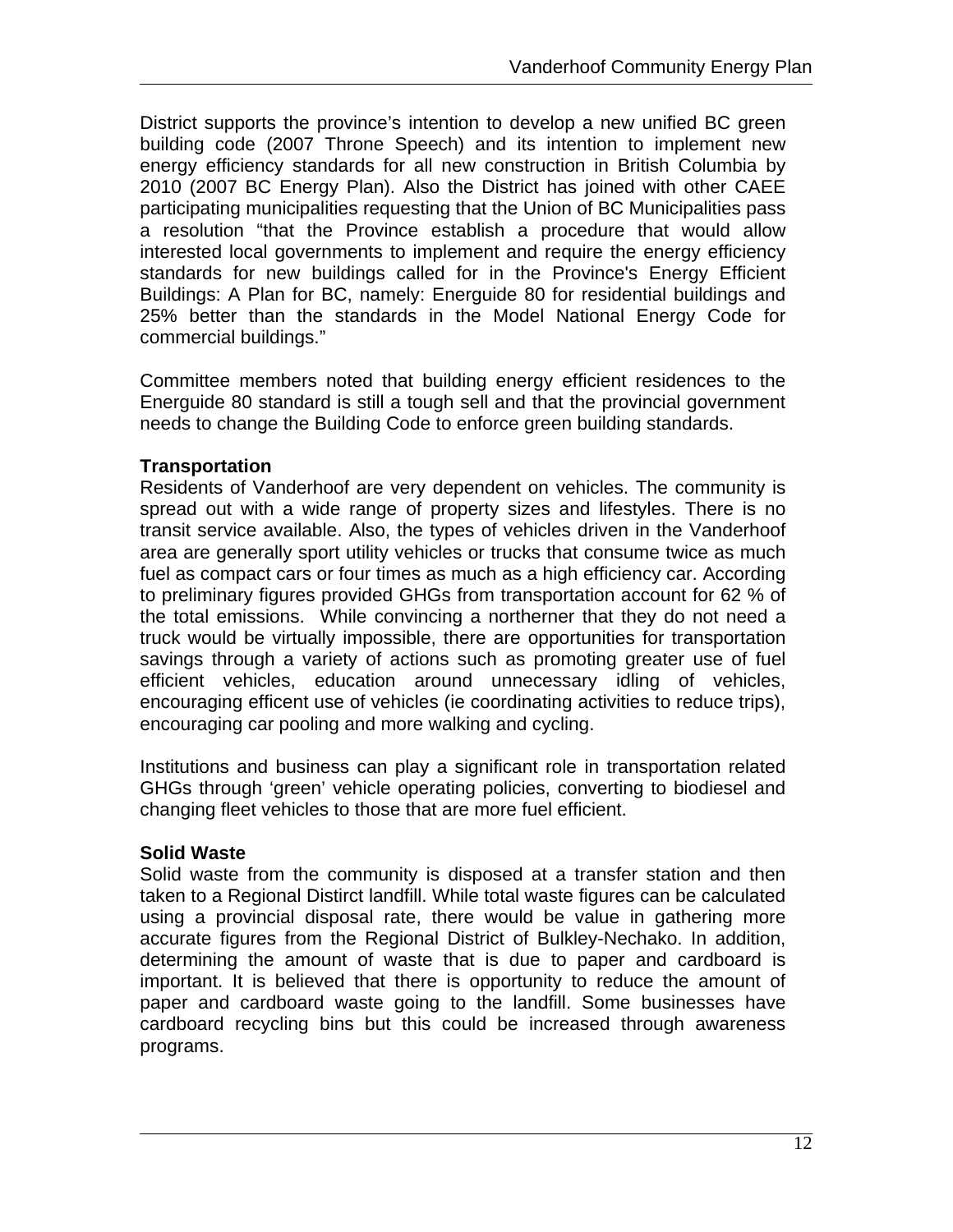#### **Water and Wastewater**

Water distribution, storage and waste treatment/discharge are among the largest single users of energy for most municipalities. Water pumping is energy intensive, with much occurring during peak electricity periods. Energy use for wastewater is increasing because of regulatory requirements for discharge and reclamation. The District has installed new power equipment that is 96% efficient at the sewage treatment plant.

More can be done in terms of increasing knowledge in the community about water usage and ways to reduce water consumption. Without water meters, many do not think about the amount of water that is wasted.

#### **Local Government Role**

The District of Vanderhoof has committed to playing a strategic role in encouraging energy efficiency in the community and in making energy efficiency and greenhouse gas a consideration in all decision-making. Several steps can be taken to demonstrate this commitment.

- Policy amendments can be made to the Official Community Plan to encourage energy efficient land use development
- The municipality can work with other government agencies and businesses in the community to pursue community wide actions
- A purchasing policy requiring consideration of energy efficient choices and cost for all municipal purchases
- An energy review of all municipal buildings to determine cost effective energy efficient upgrades and retrofits
- A green vehicle policy requiring the purchase of fuel efficient vehicles
- Ensure energy savings product information and incentives are available.

#### **Alternative Energy Supply**

The District is open to opportunities for alternative energy projects and Council has had discussions with companies interested in developing a biomass energy plant within the community. This could incorporate some form of a district heating system as well as producing electricity.

#### **Air Quality**

Air Quality is of concern to the District of Vanderhoof. On several days of the year there are unhealthy levels of fine particulate matter in the air. The District is working with the Ministry of Environment to monitor the emissions and to identify sources. Vehicle exhaust, road dust, industrial processes and emissions from wood burning appliances are possible sources. Many northern homes are heated with wood burning appliances and there may be a desire to convert from natural gas to wood for home heating as natural gas costs increase. Increasing the use of wood heat may reduce GHG emissions but care should be taken that this does not result in increased particulate matter. This matter needs to be further studied to determine appropriate actions.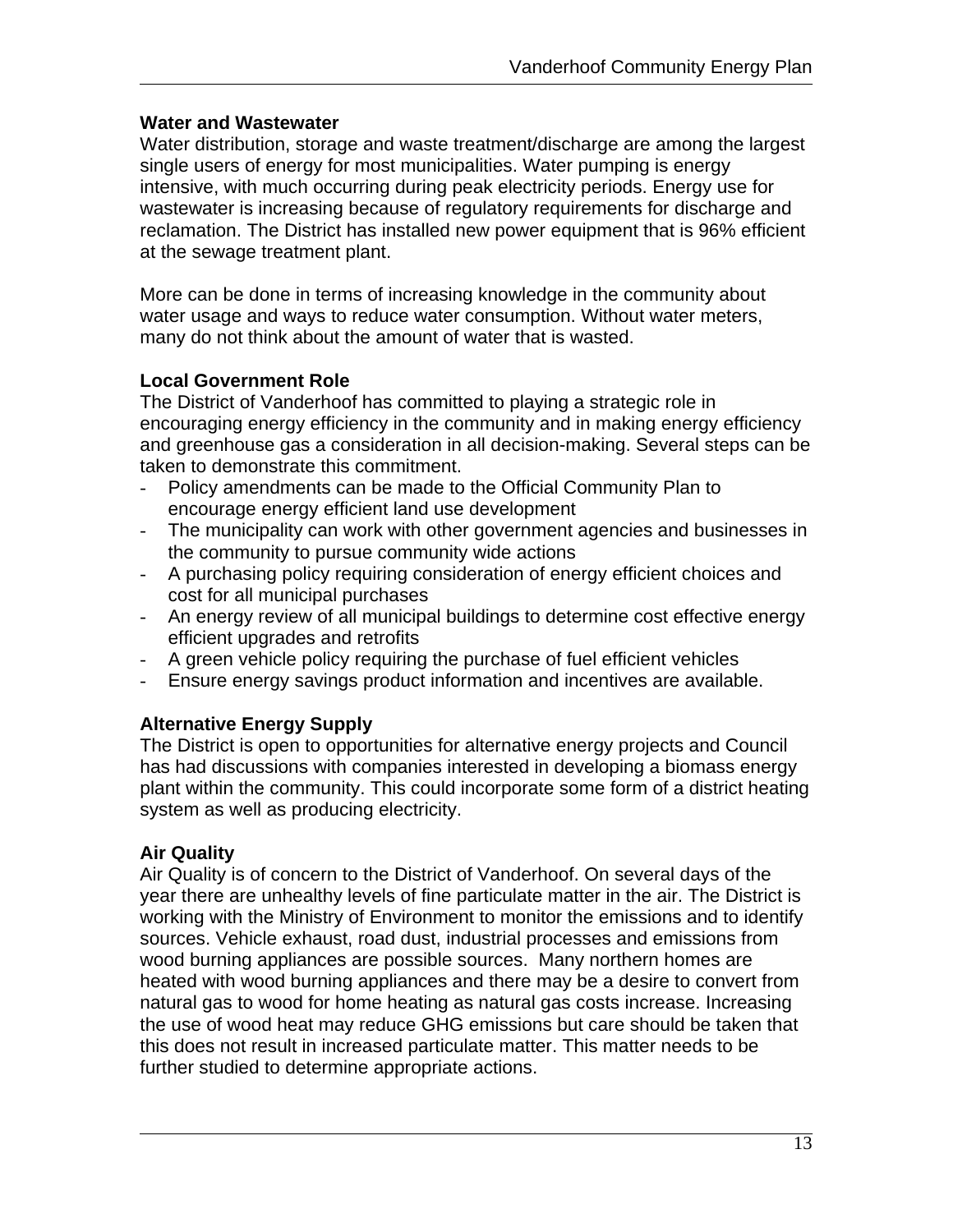## <span id="page-17-0"></span>**5.3 Action Plan**

| GOAL 1.<br>Provide information and enhance community knowledge<br>about energy consumption and efficiency. |                   |                                                                                                                                                                       |                                                                                  |                     |
|------------------------------------------------------------------------------------------------------------|-------------------|-----------------------------------------------------------------------------------------------------------------------------------------------------------------------|----------------------------------------------------------------------------------|---------------------|
| <b>Objectives/Actions</b>                                                                                  | <b>Time frame</b> |                                                                                                                                                                       |                                                                                  |                     |
|                                                                                                            |                   | Objective 1.1 Evaluate existing energy consumption in community                                                                                                       |                                                                                  |                     |
| Action 1.1.1                                                                                               |                   | Collect current electricity and gas<br>consumption figures by sector (commercial,<br>residential, industrial)                                                         | District staff<br><b>Energy Committee</b><br>Planning consultant                 | by November<br>2007 |
| Action 1.1.2                                                                                               |                   | Establish data monitoring method                                                                                                                                      | <b>District staff</b><br><b>Energy Planning</b><br>Committee                     | by November<br>2007 |
| Action                                                                                                     | 1.1.3             | Collect complete transportation data for<br>community                                                                                                                 | <b>District staff</b><br>Consultant                                              | by November<br>2007 |
| Action                                                                                                     | 1.1.4             | Identify current volume of solid waste and<br>determine amount of paper and cardboard<br>waste                                                                        | <b>District staff</b><br>Consultant<br><b>Regional District</b>                  | by November<br>2007 |
| Action                                                                                                     | 1.1.5             | Identify existing and potential opportunities<br>for recycling                                                                                                        | <b>District staff</b><br>Consultant                                              | by May 2008         |
|                                                                                                            |                   | Objective 1.2 Set targets for reduced energy consumption in community                                                                                                 |                                                                                  |                     |
| Action                                                                                                     | 1.2.1             | Set target to reduce the energy consumption<br>in 20% of existing industrial, commercial and<br>institutional buildings by an average of 14%<br>by 2010.              | <b>District Council</b><br>District staff<br><b>Energy Planning</b><br>Committee | March 27 2007       |
| Action                                                                                                     | 1.2.2             | Set target for community wide GHG<br>emissions - suggest on a per capita basis                                                                                        | <b>District Council</b><br>District staff<br><b>Energy Planning</b><br>Committee | by November<br>2007 |
|                                                                                                            |                   | Objective 1.3 Enhance community knowledge about energy efficiency                                                                                                     |                                                                                  |                     |
| Action                                                                                                     | 1.3.1             | Develop education and awareness campaign<br>about energy efficiency and GHG. (home<br>and office tips, transportation, anti-idling,<br>water conservation, recycling) | <b>District staff</b><br><b>Energy Planning</b><br>Committee<br>Consultant       | by January<br>2008  |
| Action                                                                                                     |                   | 1.3.2 Develop or acquire fromexisting sources<br>promotional/education materials for<br>developers and the public                                                     | <b>District staff</b><br>Consultant                                              | by January<br>2008  |
| Action                                                                                                     | 1.3.3             | Develop method to "recognize"<br>development that incorporates energy<br>efficient technology - ie green awards                                                       | <b>District staff</b><br>Council<br>Consultant                                   | by May 2008         |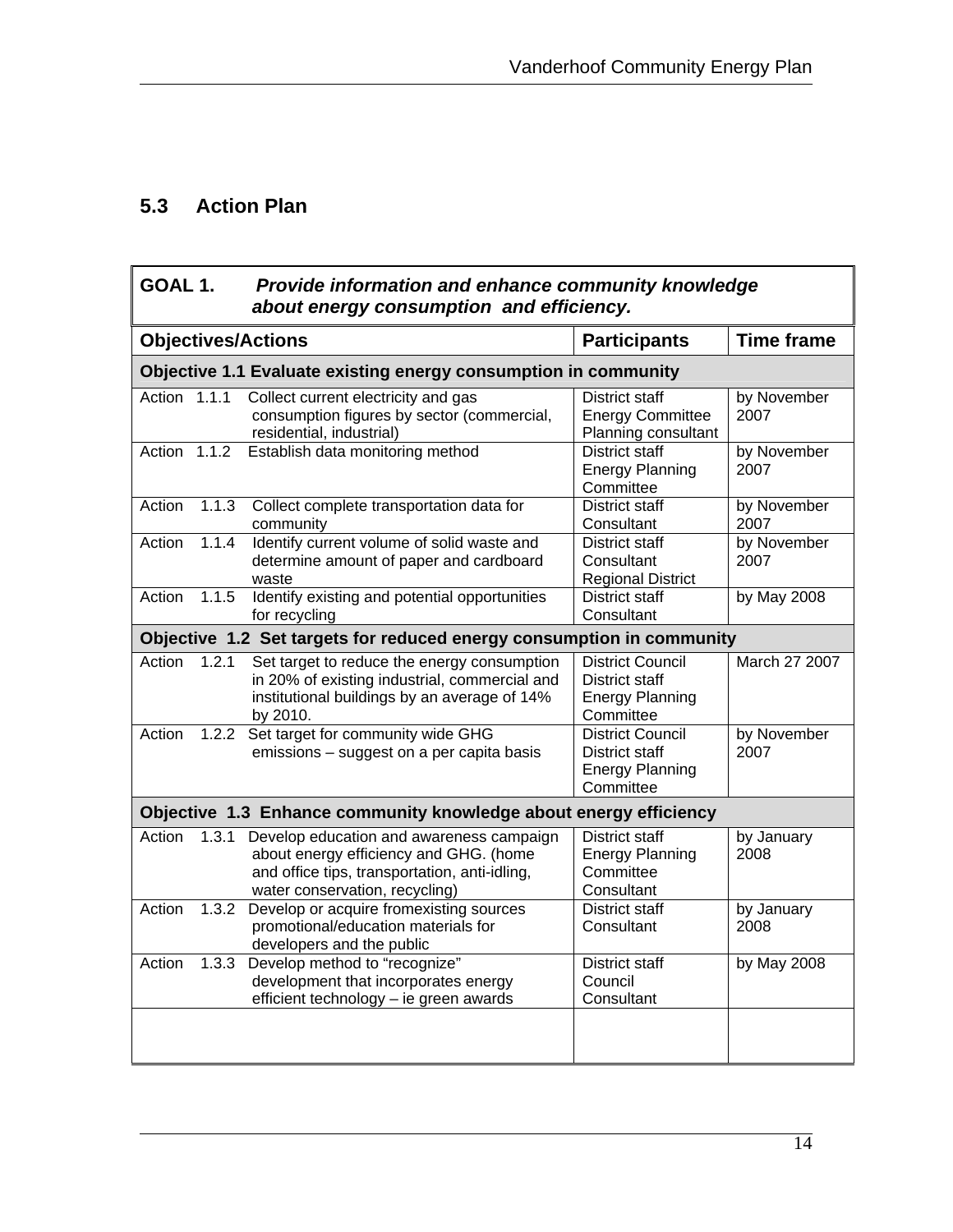| <b>GOAL 2</b> | The District will lead by example, demonstrating a commitment |
|---------------|---------------------------------------------------------------|
|               | towards an energy efficient community.                        |

|                                                   |       | <b>Objectives/Actions</b>                                                                                                                                                                                                                                                                | <b>Participants</b>                                              | <b>Time frame</b>   |  |
|---------------------------------------------------|-------|------------------------------------------------------------------------------------------------------------------------------------------------------------------------------------------------------------------------------------------------------------------------------------------|------------------------------------------------------------------|---------------------|--|
| Objective 2.1 Reduce municipal energy consumption |       |                                                                                                                                                                                                                                                                                          |                                                                  |                     |  |
| Action                                            | 2.1.1 | Create database of existing energy use in all<br>municipal buildings and structures                                                                                                                                                                                                      | <b>District staff</b>                                            | by June 2007        |  |
| Action                                            | 2.1.2 | Identify largest users of energy & potential<br>for savings                                                                                                                                                                                                                              | <b>District staff</b>                                            | by November<br>2007 |  |
| Action                                            | 2.1.3 | Develop a strategy and seek funding to<br>perform energy audit in municipal buildings<br>and structures                                                                                                                                                                                  | <b>District Council</b><br>District staff<br>Consultant          | by January<br>2008  |  |
| Action                                            | 2.1.4 | Identify where savings in existing structures<br>can be made                                                                                                                                                                                                                             | <b>District staff</b><br><b>Utility</b>                          | by May 2008         |  |
| Action                                            | 2.1.5 | Adopt green municipal purchasing policy                                                                                                                                                                                                                                                  | <b>District staff</b><br><b>District Council</b>                 | by January<br>2008  |  |
| Action                                            | 2.1.6 | Adopt energy efficient vehicle operating and<br>purchasing policy                                                                                                                                                                                                                        | <b>District staff</b><br><b>District Council</b>                 | by November<br>2007 |  |
| industry                                          |       | Objective 2.2 Develop local action partnerships with other government agencies and                                                                                                                                                                                                       |                                                                  |                     |  |
| Action 2.2.1                                      |       | Establish means for ongoing community<br>energy and sustainability planning (continue<br>with energy planning committee)                                                                                                                                                                 | <b>District Council</b><br>Energy planning<br>committe           | by June $2007$      |  |
| Action 2.2.2                                      |       | Identify areas where institutions and<br>businesses can take co-operative action to<br>reduce energy consumption                                                                                                                                                                         | Energy planning<br>committe                                      | by November<br>2007 |  |
| Action $2.2.3$                                    |       | Identify opportunities for reducing solid waste<br>(ie increase in paper and cardboard<br>recycling)                                                                                                                                                                                     | Energy planning<br>committee<br>District staff<br>Consultant     | by May 2008<br>2008 |  |
|                                                   |       | Objective 2.3 Incorporate energy efficient policies                                                                                                                                                                                                                                      |                                                                  |                     |  |
| Action                                            |       | 2.3.1 Adopt checklist for new development                                                                                                                                                                                                                                                | <b>District staff</b><br>Consultant<br><b>Building Inspector</b> | by November<br>2007 |  |
| Action                                            | 2.3.2 | Adopt amendment to Official Community<br>Plan (OCP)                                                                                                                                                                                                                                      | <b>District Council</b><br><b>District staff</b>                 | by November<br>2007 |  |
| $\overline{\phantom{a}}$                          |       | to include Community Energy objectives outlining<br>council commitment to energy efficiency<br>to incorporate the two goals of this plan<br>to incoporate energy efficiency target for commercial,<br>industrial and residential buildings<br>policy direction for development checklist | Planner                                                          |                     |  |
|                                                   |       |                                                                                                                                                                                                                                                                                          |                                                                  |                     |  |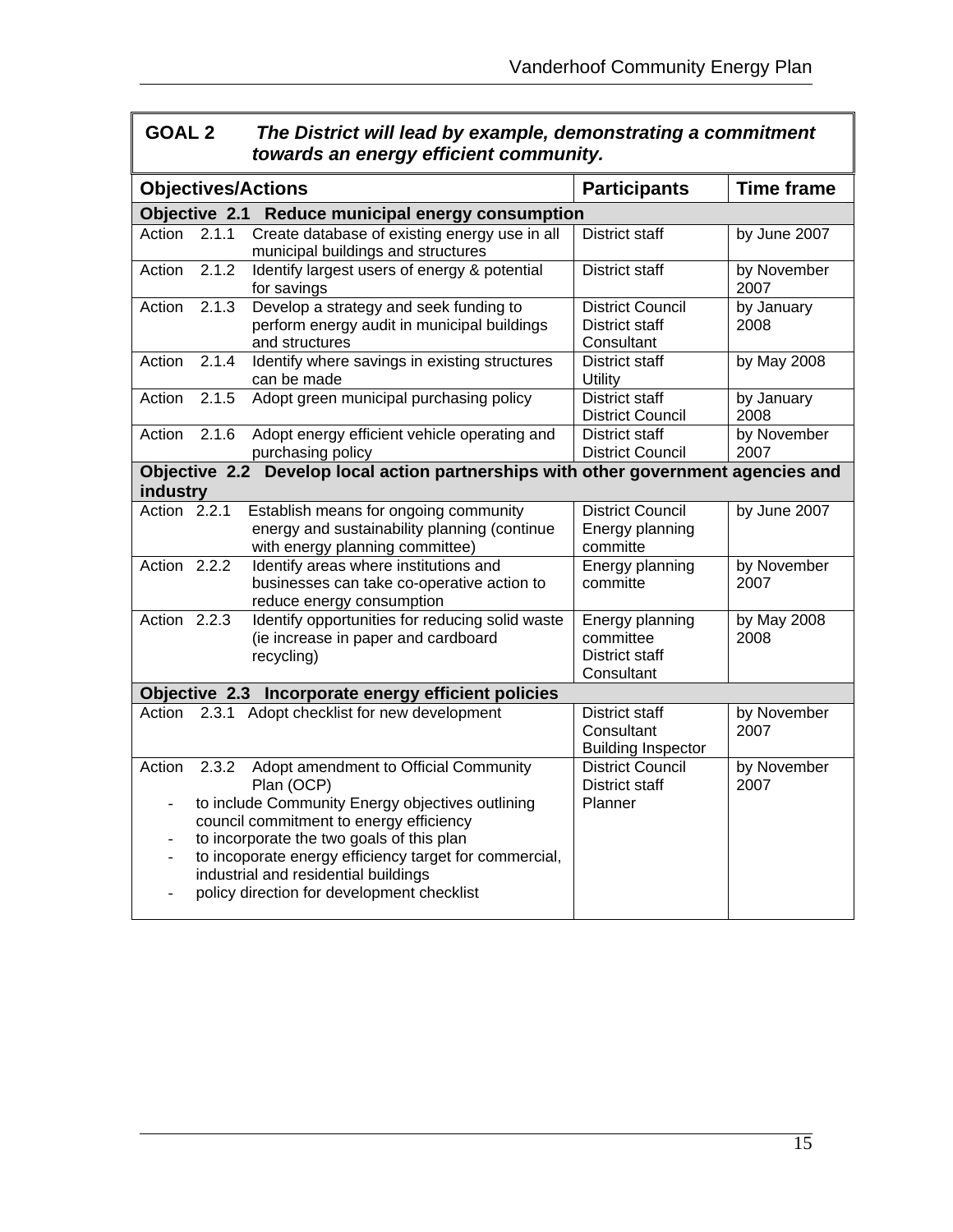| Action |             | 2.3.3 Consider further amendment to Official         | <b>District Council</b> | by March 2008 |
|--------|-------------|------------------------------------------------------|-------------------------|---------------|
|        |             | Community Plan (OCP)                                 | District staff          |               |
|        |             | energy efficient building and GHG targets            | Planner                 |               |
|        |             | policy direction to require new commercial and       |                         |               |
|        |             | industrial development to identify proposed GHG      |                         |               |
|        | emissions   |                                                      |                         |               |
|        |             | land use policies that incorporate more mixed use    |                         |               |
|        | development |                                                      |                         |               |
|        |             | provision for climate protection principles          |                         |               |
|        |             | policy direction to develop more walking and cycling |                         |               |
|        | paths       |                                                      |                         |               |
|        |             | consider reduced or flexible development standards   |                         |               |
|        |             | that support sustainable community principles        |                         |               |
| Action | 2.3.4       | Review zoning and land development                   | <b>District Council</b> | by March 2008 |
|        |             | regulations to encourage energy efficient infill     | District staff          |               |
|        |             | and redevelopment of empty buildings                 | <b>Planner</b>          |               |
|        |             |                                                      |                         |               |
|        |             |                                                      |                         |               |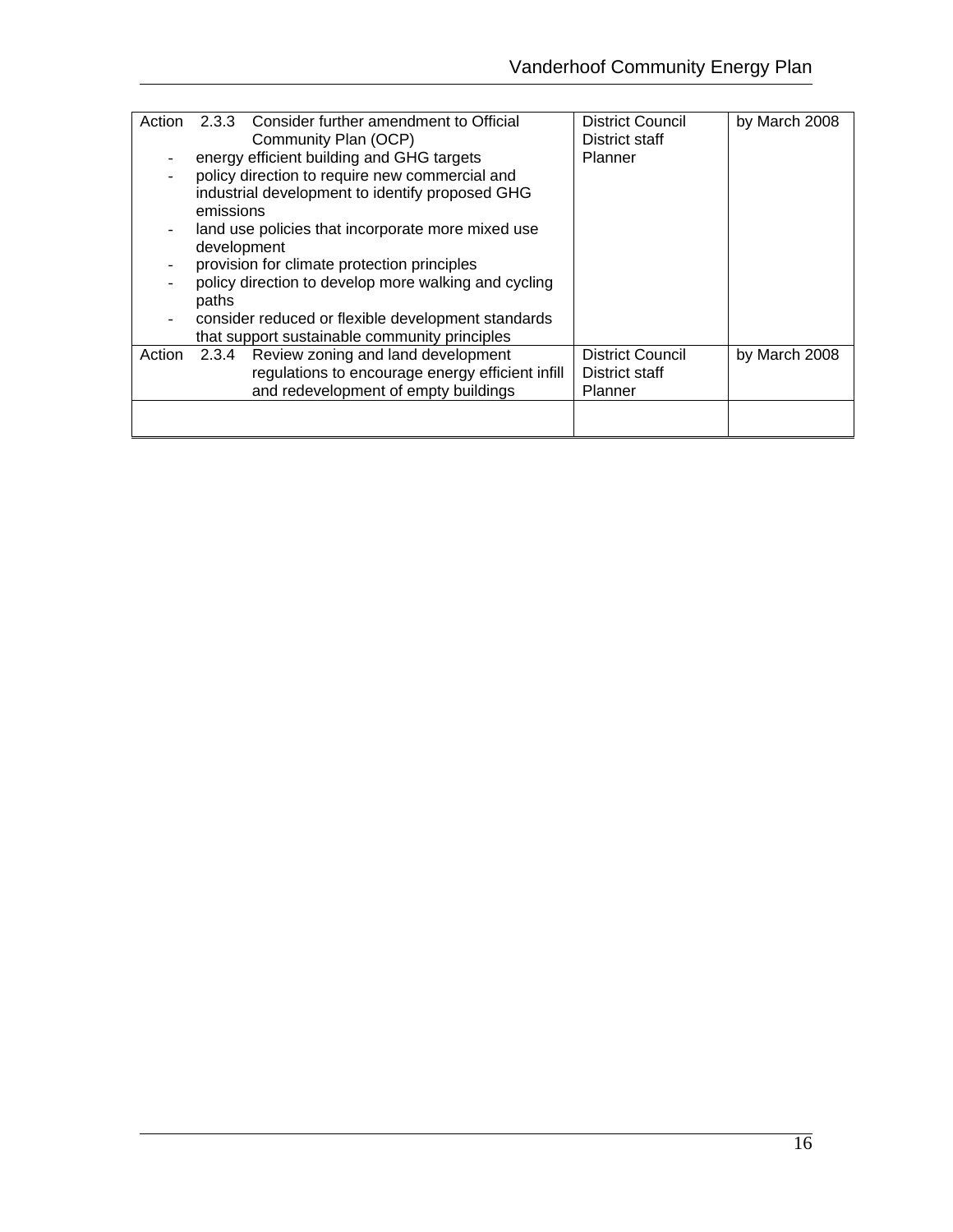# <span id="page-20-0"></span>6. Conclusion

### **6.1 Summary**

The District of Vanderhoof has undertaken this Community Energy Plan as part of the provincial initiative to see communities develop integrated community energy/Greenhouse gas plans and to promote energy efficient buildings. There is strong council commitment for a more energy efficient sustainable future. This is evident with the commitment to develop the CEP and with three councilors volunteering to sit on the energy planning committee.

This report provides a look at the current energy 'situation' in the community, a baseline for energy consumption and greenhouse gas emission. The District has set a Community Energy mission and goals and an action plan has been developed.

The plan is not official, but is to be used as a guideline to inform the District of Vanderhoof in all policy areas and as a complementary tool with the Official Community Plan. The Zoning and Subdivision and Development Servicing bylaws can adopt regulations assisting with the implementation of the CEP. This is not intended to be the 'final' energy plan - this energy plan is a first step and should be revisited within two or three years to develop further goals and actions.

### **6.2 Next Steps**

With climate change in the forefront of world news and with the increasing cost of energy, the Community Energy Plan has a good chance of being a useful document and not a plan that 'sits on the shelf'. The following are the first steps to be taken:

- 1. Continue the energy planning committee seek commitment of members in continuing through with implementation.
- 2. Communicate the Community Energy Plan to the community.
- 3. Adopt commitment to energy planning through OCP amendment.
- 4. Ensure the energy consumption data tracking continues within the District.
- 5. Identify funding sources and mechanisms for energy plan implementation.
- 6. Arrange for energy audits of municipal buildings.
- 7. Contact other large employers in the District to determine if there are areas for common strategies or programs.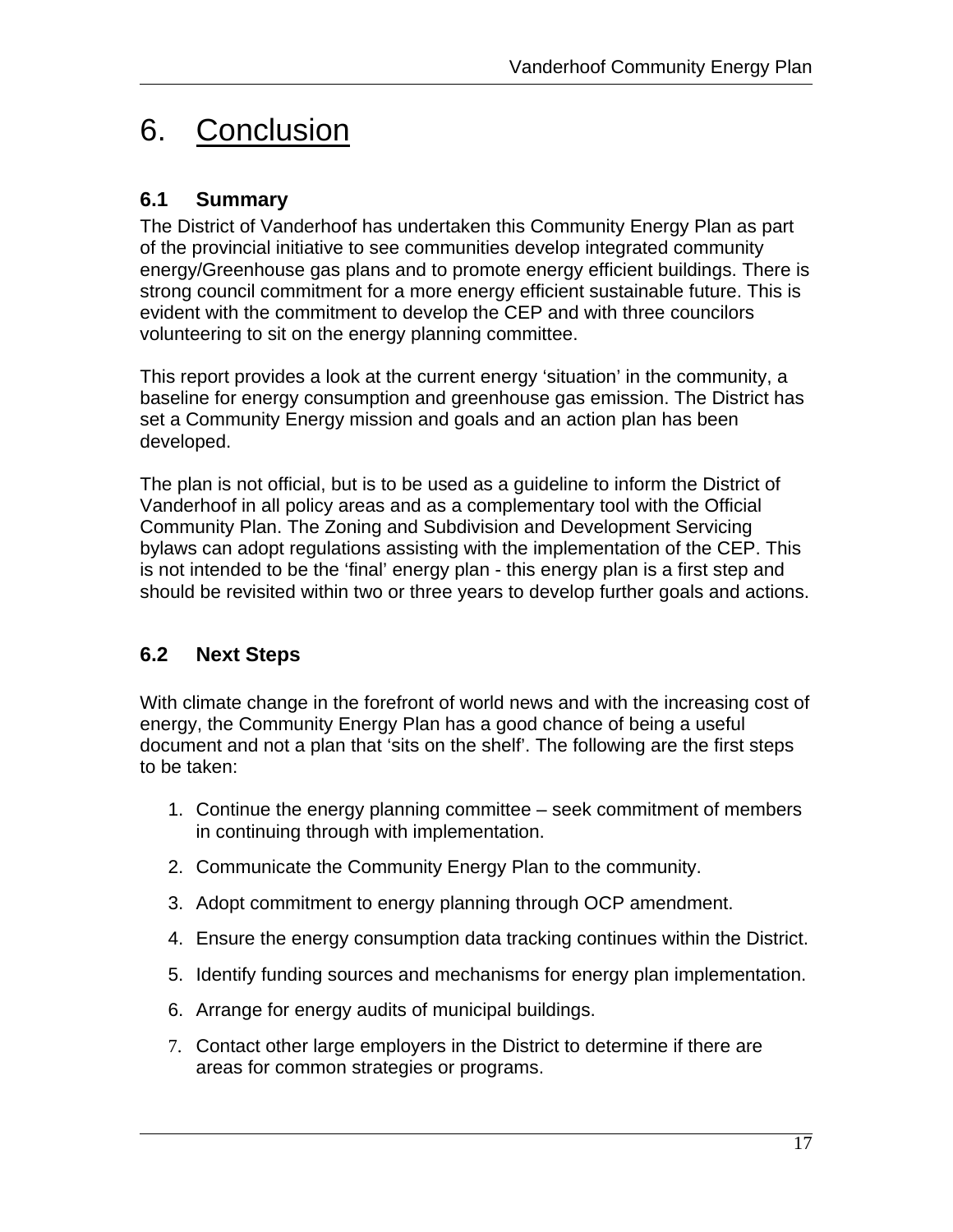# <span id="page-21-0"></span>**APPENDICES**

- APPENDIX A. Draft Energy Plan Handout presented at the Trade Show
- APPENDIX B. Energy Plan Questionnaire results
- APPENDIX C. Official Community Plan amendments
- APPENDIX D. Energy Plan Development Checklist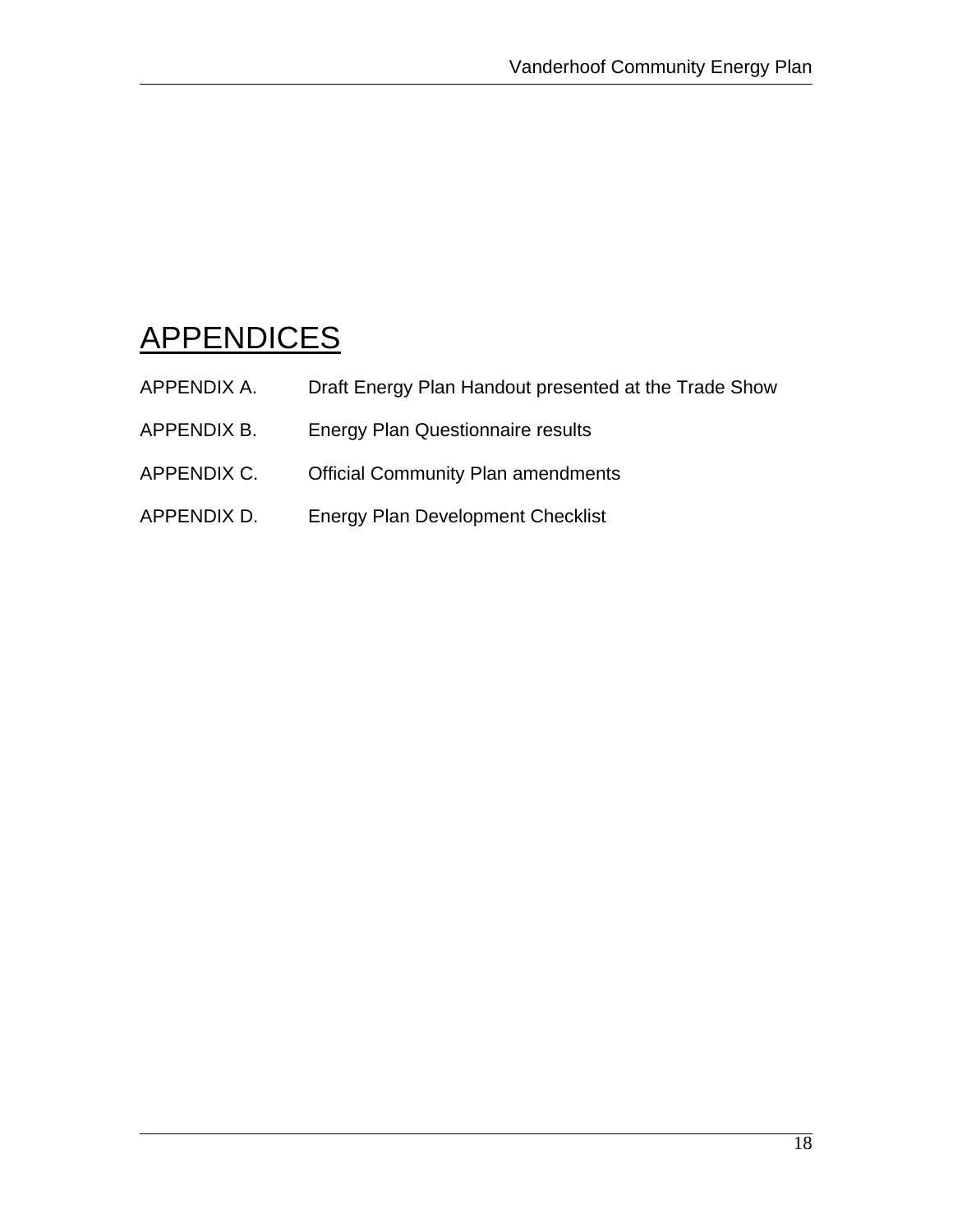# District of Vanderhoof COMMUNITY ENERGY PLAN

# *"Encourage energy efficiency in all sectors throughout the community. Incorporate energy and greenhouse gas considerations into all aspects of municipal decision making."*

**The District of Vanderhoof is committed to being part of a "cleaner" energy future and to promote energy efficiency in the community. Vanderhoof is participating in the Community Action on Energy Efficiency (CAEE) program, a provincial initiative. The District has agreed to undertake the development of a Community Energy Plan and has adopted the BC Energy Efficiency target to reduce the energy consumption in 20% of existing commercial, industrial and institutional buildings by an average of 14% by 2010.** 



# Why are we concerned about energy efficiency and greenhouse gas emissions?

Canada's greenhouse gas emissions are increasing. Energy consumption grew about 18 per cent between 1992 and 2002, while emissions rose at a rate of 1.9 per cent annually, 27 per cent since 1990. On a sectoral basis, the energy industry and the transportation sector contribute the greatest share of emissions. For individual Canadians, transportation accounts for almost half of greenhouse gas emissions, primarily due to automobile use. Energy use in the home accounts for the other half.

In reviewing preliminary figures for Vanderhoof, transportation accounts for more than half the greenhouse gas emissions. (see graph on back page)

Canadians currently produce about 700 megatonnes of greenhouse gases per year, much of it from wasteful energy use. This is about two per cent of total global emissions, coming from a country with about half of one per cent of the world's population. In other words, the average Canadian produces four times the global average level of emissions.

> *Simple changes in our everyday lives can help protect our earth for future generations.*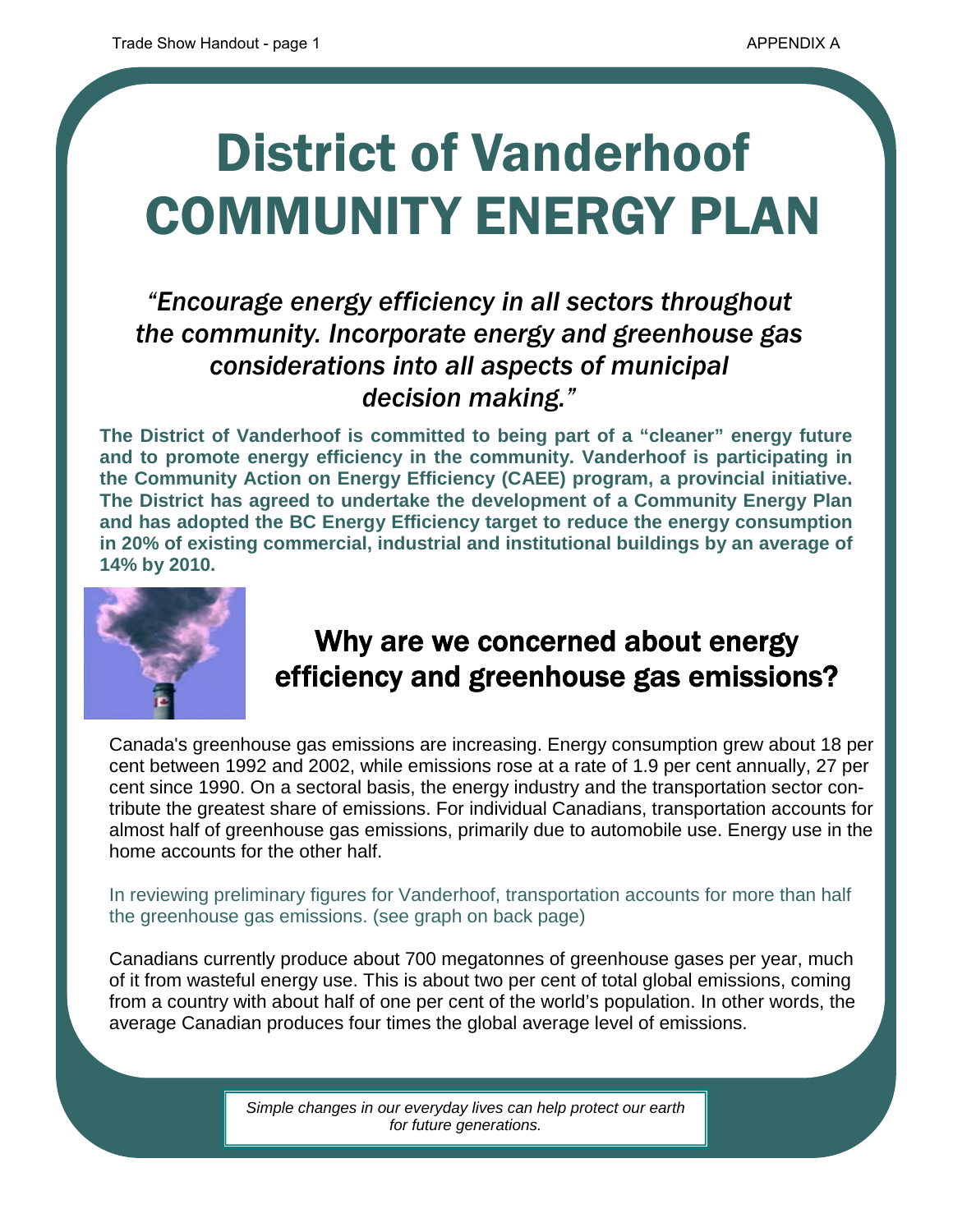| Some of the initiatives the District has already taken to reduce costs and save energy                  |                                                                                                                                            |  |  |
|---------------------------------------------------------------------------------------------------------|--------------------------------------------------------------------------------------------------------------------------------------------|--|--|
| <b>Project</b>                                                                                          | <b>Energy savings comments</b>                                                                                                             |  |  |
| Traffic signal light LED upgrade                                                                        | 1430 kWh down to 234 kWh monthly (80% savings)                                                                                             |  |  |
| New library upgrade lighting to energy efficient fluores- 20% to 30% savings<br>cent bulbs and ballasts |                                                                                                                                            |  |  |
| Chamber of Commerce - replace furnace                                                                   | 70% efficient up to 90%                                                                                                                    |  |  |
| New Sewage treatment plant power factor                                                                 | New equipment at 96% efficient (BCHydro)                                                                                                   |  |  |
| Arena dressing rooms - new furnace<br>- on demand water heaters                                         | 60% to 90% efficient<br>80% efficient for traditional up to 98% on demand (plus save<br>more as not paying to heat water while not in use) |  |  |
| Arena viewing stands replace heaters                                                                    | Added timers, only run when needed                                                                                                         |  |  |
| Airport - upgrade sewer lift station                                                                    | Replace 40+ year old technology and rebuild with better in-<br>sulation etc                                                                |  |  |
| Public Works shop replace overhead door                                                                 | Better insulated and tighter fit                                                                                                           |  |  |



Build a community you can be proud of – Leave a positive legacy for future generations. "We didn't inherit the earth from our parents. We're borrowing from our children." Chief Seattle 1788-1866

#### 2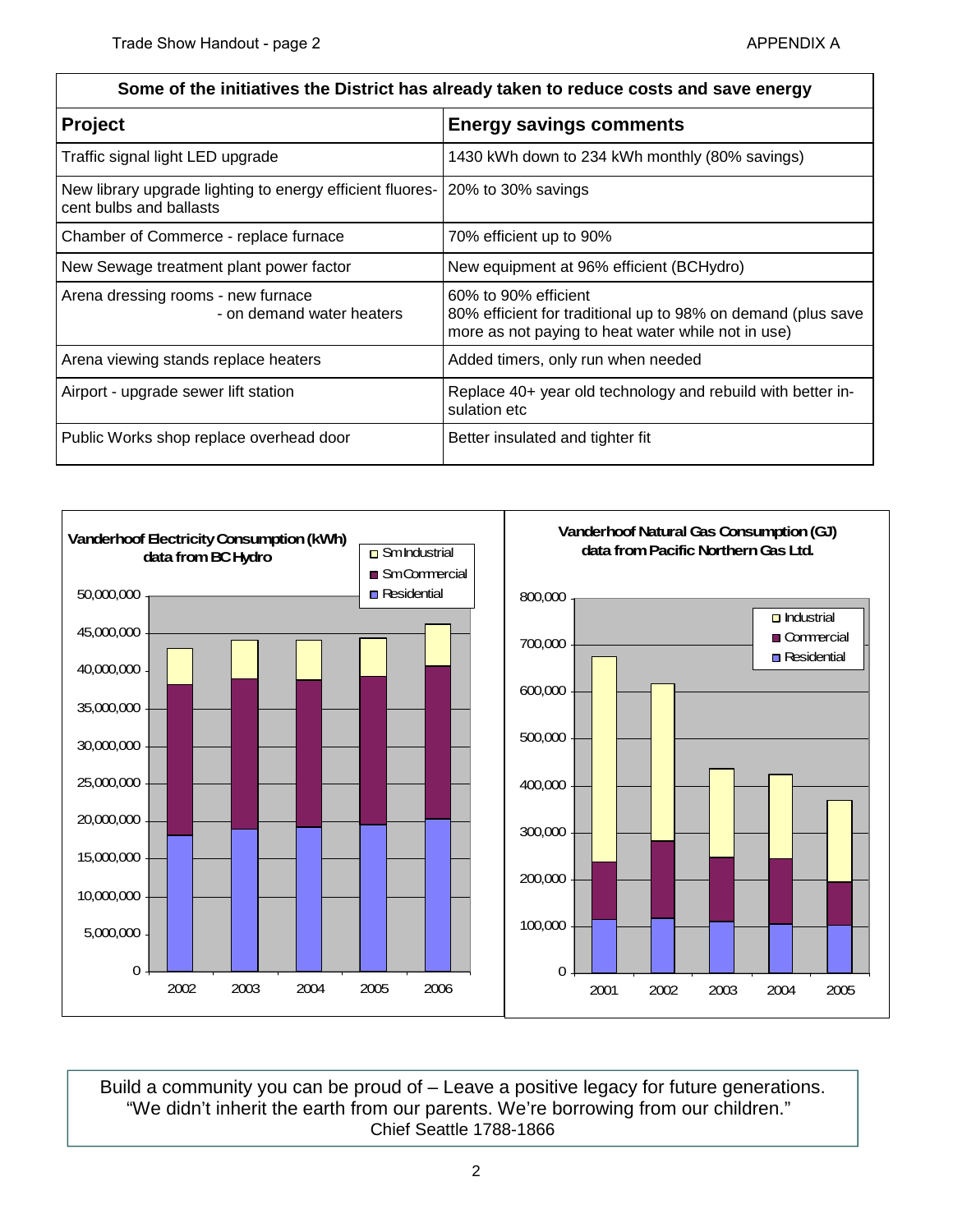### **District of Vanderhoof**  *Draft Community Energy Plan*

*"Encourage energy efficiency in all sectors throughout the community. Incorporate energy and greenhouse gas considerations into all aspects of municipal decision making."*

#### **1.** *Provide information and enhance community knowledge about energy consumption and efficiency.*

1.1 Community energy consumption of existing buildings

- collect current electricity and gas consumption figures by groups of building type (commercial, residential)
- establish monitoring mechanism
- set realistic targets
- 1.2 Community transportation use
	- identify transportation in use in community
	- identify where energy savings can be made
- 1.3 Community solid waste
	- identify volume of solid waste collected
	- determine opportunity for reduction through recycling
- 1.4 Promote energy efficiency
	- develop education and awareness campaign
	- recognize new development that incorporates energy
	- efficient technology

#### **2.** *The District will lead by example demonstrating a commitment towards an energy efficient community.*

- 2.1 Assess municipal energy consumption
	- track existing consumption in all areas
	- identify largest users of energy
	- use energy efficient technology and products, and consider long term cost savings when retrofitting or upgrading municipal infrastructure
	- consider fuel efficiency and pollution, when purchasing new vehicles or equipment,
- 2.2 Develop local action partnerships with other government agencies / industry
	- explore means for ongoing community energy and sustainability planning
- 2.3 Adopt policy to address commitment to energy efficiency
	- amend Official Community Plan
	- require environmental impact assessment for new large industrial, commercial and institutional development
- 2.4 Seek alternate energy supply opportunities
	- identify opportunities for alternative local supply options (biomass, geothermal)
	- consider a district heating system

**The District of Vanderhoof is interested in your thoughts on Energy Planning. Some information is included in this handout and a questionnaire is provided at the Trade Show. Please take the time to tell us what you think. You may contact the District office at 567-4711 or Kerry Pateman by email at kpateman@shaw.ca or by phone 250 564-7136.**  *THANK YOU*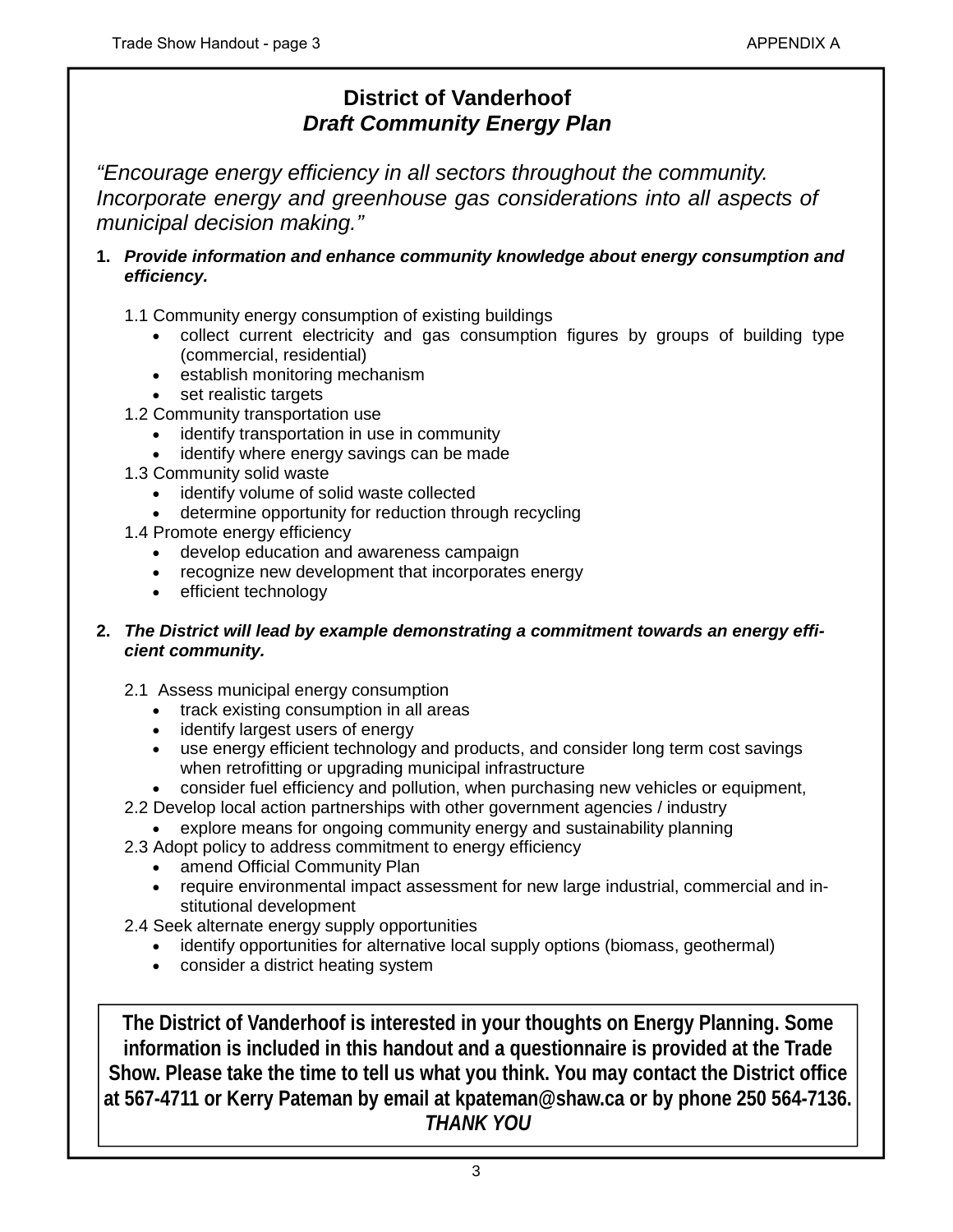#### **DID YOU KNOW?**

- **Standard (Incandescent) light bulbs** give off 90%of their energy as heat. New compact fluorescent "spiral" bulbs are 75 per cent more efficient and fit in standard sockets. Australia has banned standard light bulbs and Canada will phase them out by 2012.
- If you combined all the **"heat leaks"** in an average Canadian home, you would have a hole the size of a basketball! Proper weather stripping and caulking of doors and windows can reduce heating bills by 25 per cent.
- **Refrigerators** are an energy-hogging home appliance. Replacing a 10-year-old refrigerator with a new EnergyStar-approved model would save enough energy to light your home for more than three months!
- Energy savings from trees planted near homes and buildings range from 10 to 50% for cooling and from 4 to 22% for heating
- Transportation accounts for between 25% and 50% of the energy consumed in a community (preliminary figures show this is higher in Vanderhoof)
- Even when your electrical equipment (computers, chargers, games) are 'off' they are consuming electricity. Consider unplugging.

# What can you do?

- Consider buying locally produced food when possible
- Walk, ride or bike to at least one destination a week
- Turn lights off when not needed
- Choose paper, not plastic better yet bring your own bag • Turn the thermostat down
- Consider a more energy efficient vehicle
- Reduce warm-up idling of your vehicle



Carbon dioxide equivalents (CO2e) are a standard unit of measurement in Greenhouse Gas inventories. CO2e takes into account the effective GHG contributions of carbon

### 4 DISTRICT OF VANDERHOOF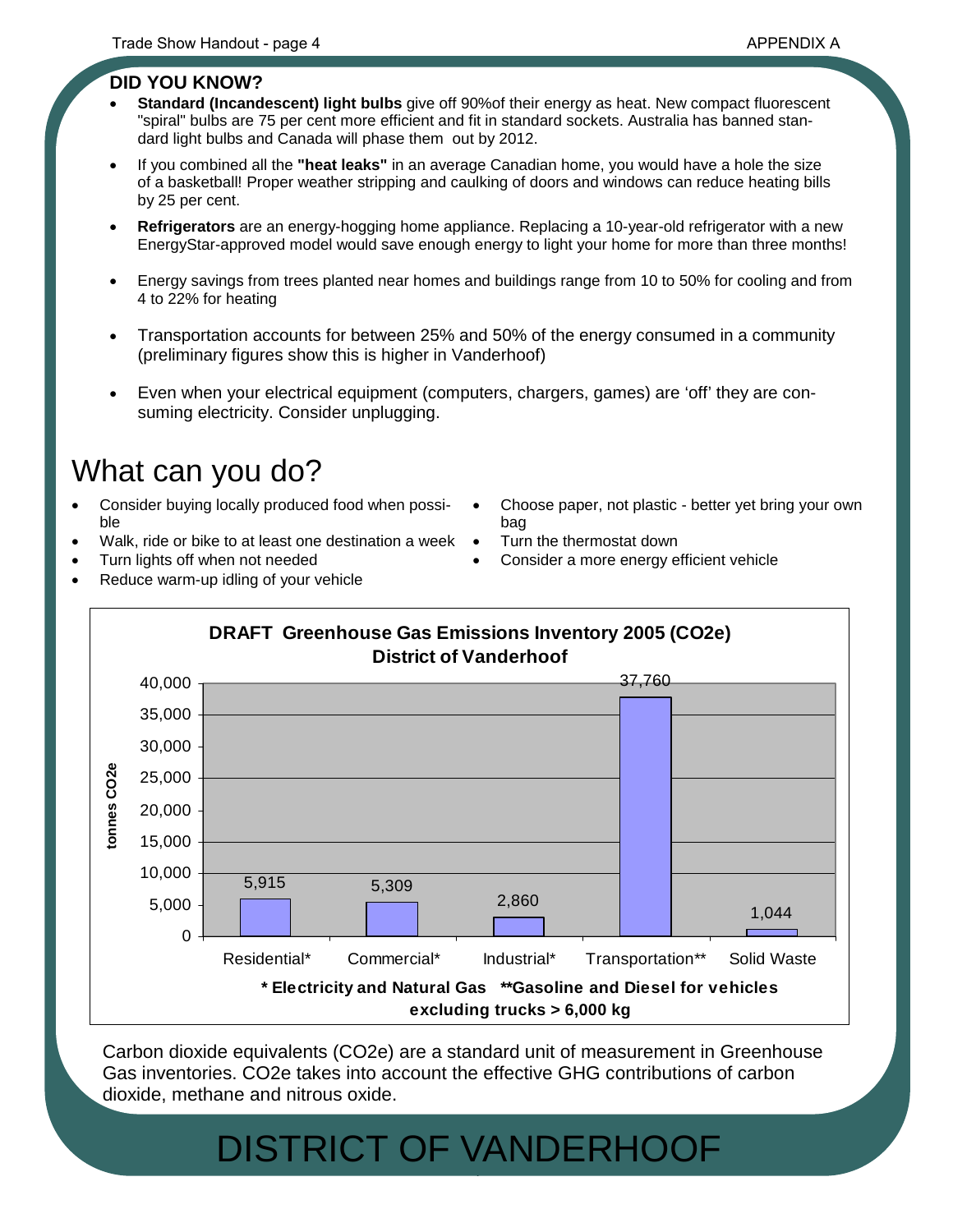# **RESULTS**

# Which of the following do you think should be included in Vanderhoof's Community Energy Plan?

| <b>Possibilities for Action</b>                                                                 | <b>Check all</b><br>that you<br>support | Most<br>support | Least<br>support |
|-------------------------------------------------------------------------------------------------|-----------------------------------------|-----------------|------------------|
| Public education about Greenhouse Gas (GHG) emissions                                           | 6                                       | 8               |                  |
| Energy efficiency tips for home and office                                                      | $\tau$                                  | 7               | $\mathbf{1}$     |
| Encourage recycling                                                                             | 9                                       | 8               |                  |
| Encourage water conservation                                                                    | 7                                       | 9               |                  |
| Information on product incentives & rebates                                                     | 5                                       | 9               | 1                |
| Pursue alternative energy sources                                                               | 6                                       | 6               |                  |
| District heating system                                                                         | 3                                       | 7               |                  |
| Building code changes to require energy efficient<br>construction                               | 5                                       | 8               | 1                |
| Encourage higher density residential near downtown<br>(live near the workplace)                 | 3                                       | 5               | 3                |
| Initiate planning with local business to increase energy<br>efficiency and reduce GHG emissions | 6                                       | 7               |                  |
| Require new commercial / industrial projects to identify<br>anticipated GHG emissions           | 5                                       | 8               | $\mathbf{1}$     |
| Recognize energy efficient building                                                             | 8                                       | 8               |                  |
| Assess and reduce energy consumption by municipal gov't<br>operations                           | 6                                       | 7               | $\mathfrak{D}$   |
| Anti idling information and bylaw                                                               | $\tau$                                  | 5               | 5                |
| Encourage use of fuel efficient vehicles                                                        | 8                                       | 5               | 3                |
| More bicycle and pedestrian paths                                                               | $\tau$                                  | 8               | $\overline{2}$   |
| Sidewalks on more residential streets such as Hamilton Ave                                      |                                         |                 |                  |
| solar                                                                                           |                                         |                 |                  |
| geo                                                                                             |                                         |                 |                  |

Any further suggestions or comments? (use back if required)

Would like to see more improvement in residential areas other than the business core. I do not like the parking now available.

OTHER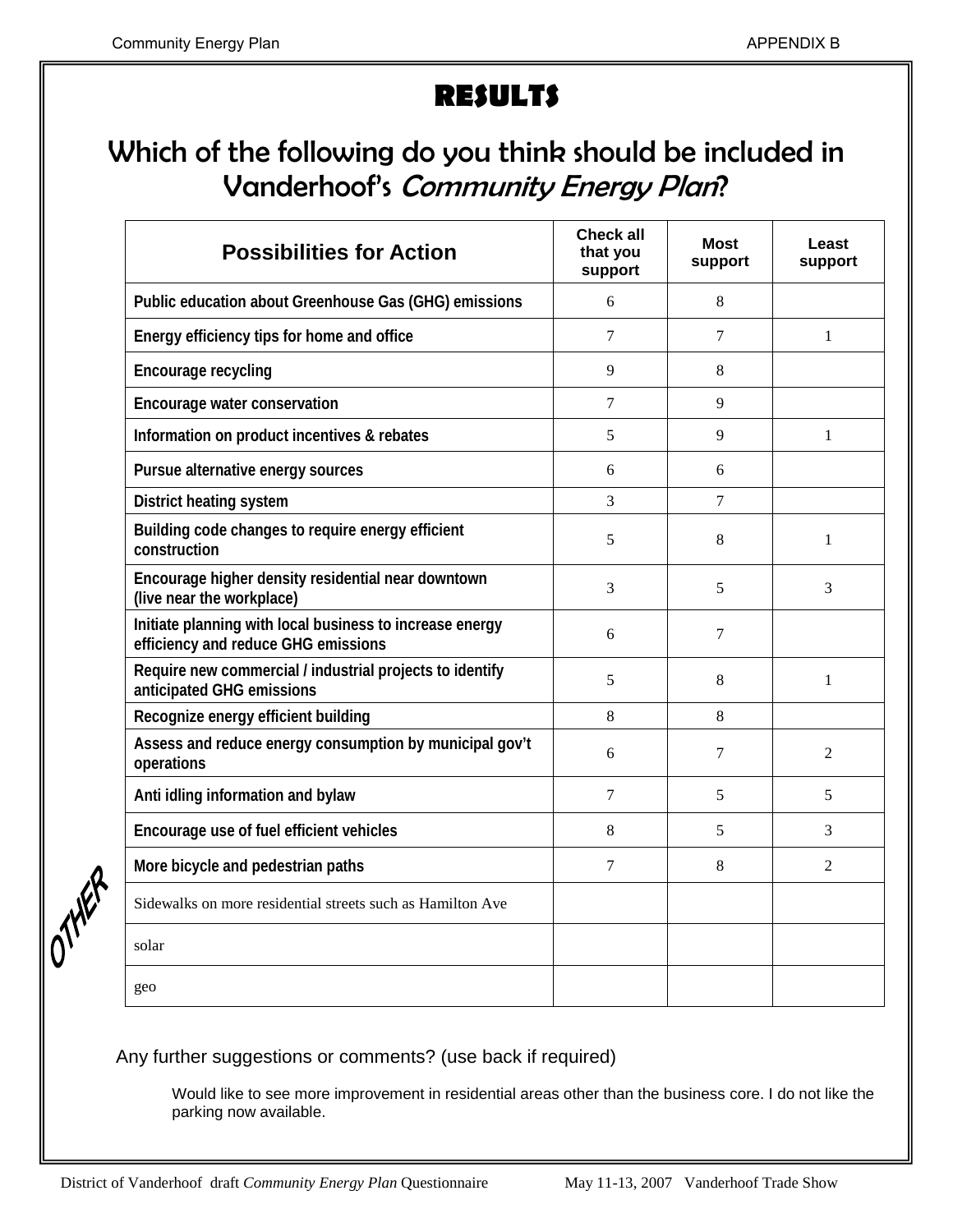Recommended OCP bylaw amendments for immediate consideration in support of the Community Energy Plan.

Amend Official Community Plan Bylaw No 993, 2006 to add a new section titled Community Energy Objectives to the Community Objectives section of the OCP.

#### **3.6 Community Energy Objectives**

The District of Vanderhoof has completed a Community Energy Plan to develop a strategy for energy efficiency and reduced greenhouse gases. The following are Council's objectives to reduce the energy consumption in the community and to demonstrate a commitment to be a part of a "cleaner" energy future:

- *Objective 3.5.1*: To enourage energy efficiency in all sectors throughout the community.
- *Objective 3.5.2:* To incorporate energy and greenhouse gas considerations into all aspects of municipal decision making.
- *Objective 3.5.3:* To reduce energy consumption in 20% of existing commercial, industrial and institutional buildings by an average of 14% by 2010.
- *Objective 3.5.4:* To develop an energy efficiency checklist for new development
- *Objective 3.5.5:* To encourage the use of alternative, renewable and sustainable energy producing and recovery technologies.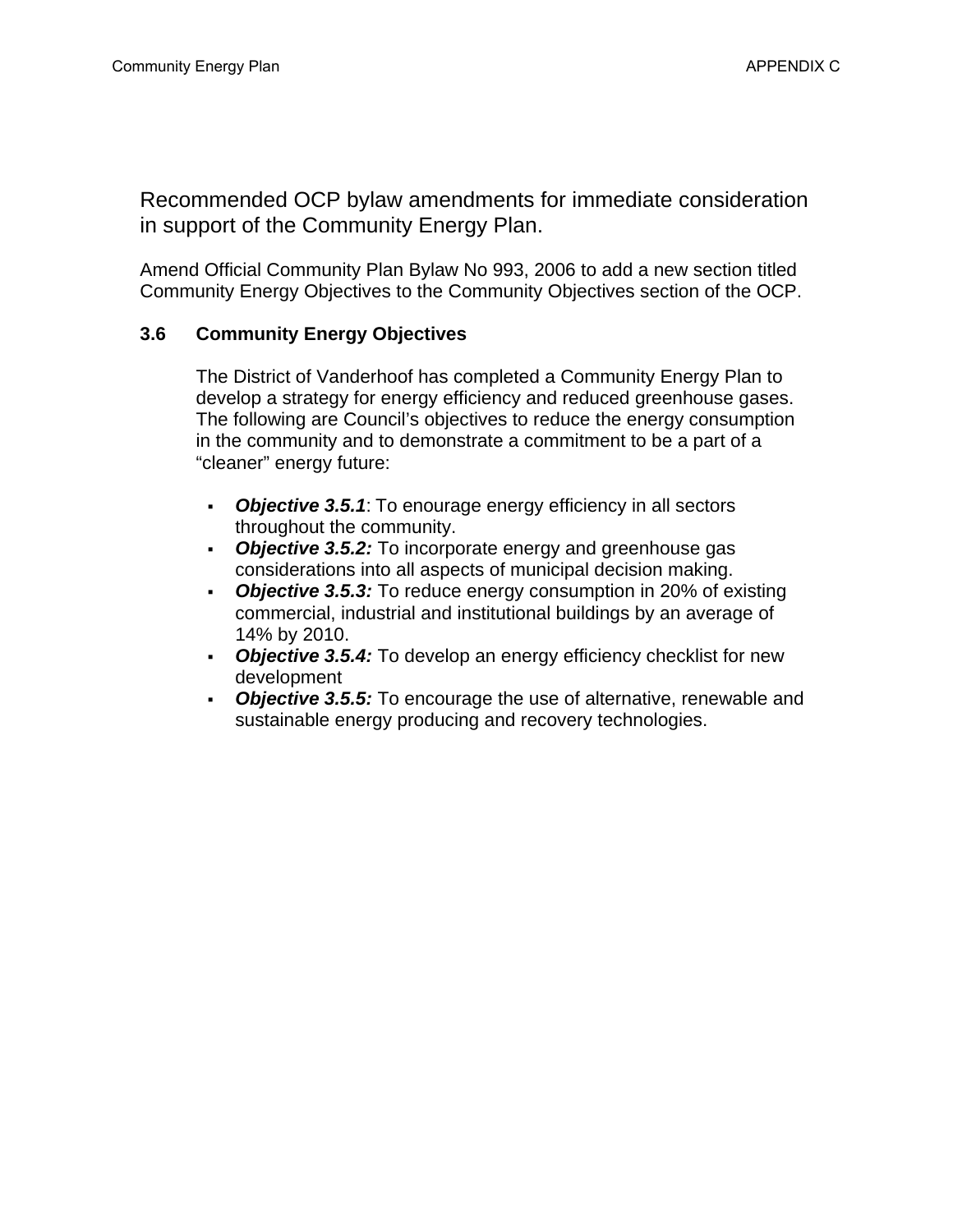

# District of Vanderhoof COMMUNITY ENERGY Development Checklist

*Draft - May 25, 2007*

The District of Vanderhoof, through its Community Energy Plan, is committed to be a part of a "cleaner" energy future and to promote energy efficiency throughout the community.

#### PURPOSE

The District of Vanderhoof Development Checklist is a tool to encourage applicants for development to consider how their project can contribute to a more energy efficient community.

Through this process, it is hoped that applicants will think about the impact the development will have on the environment, during construction and through the life of the structure. Questions are designed to focus on buildings and structures with some attention to the land and site development.

#### **INSTRUCTIONS**

All applicants for building permits are required to complete this Checklist.

- 1. Review and complete
- 2. Submit completed checklist with application

This is not intended to be used to approve or reject an application. This information will be considered in the review of applications. The use of this checklist is primarily to provide applicants with a list of energy efficient measures.

The Province has released a plan that calls for new houses to meet Energuide 80 and all new commercial buildings to be 25% better than the standards in the Model National Energy Code. Meeting these targets would reduce average energy consumption for houses by 32% and that of commercial buildings by 20%.

*Vanderhoof Community Energy Plan Mission "Encourage energy efficiency in all sectors throughout the community. Incorporate energy and greenhouse gas considerations into all aspects of municipal decision making."*